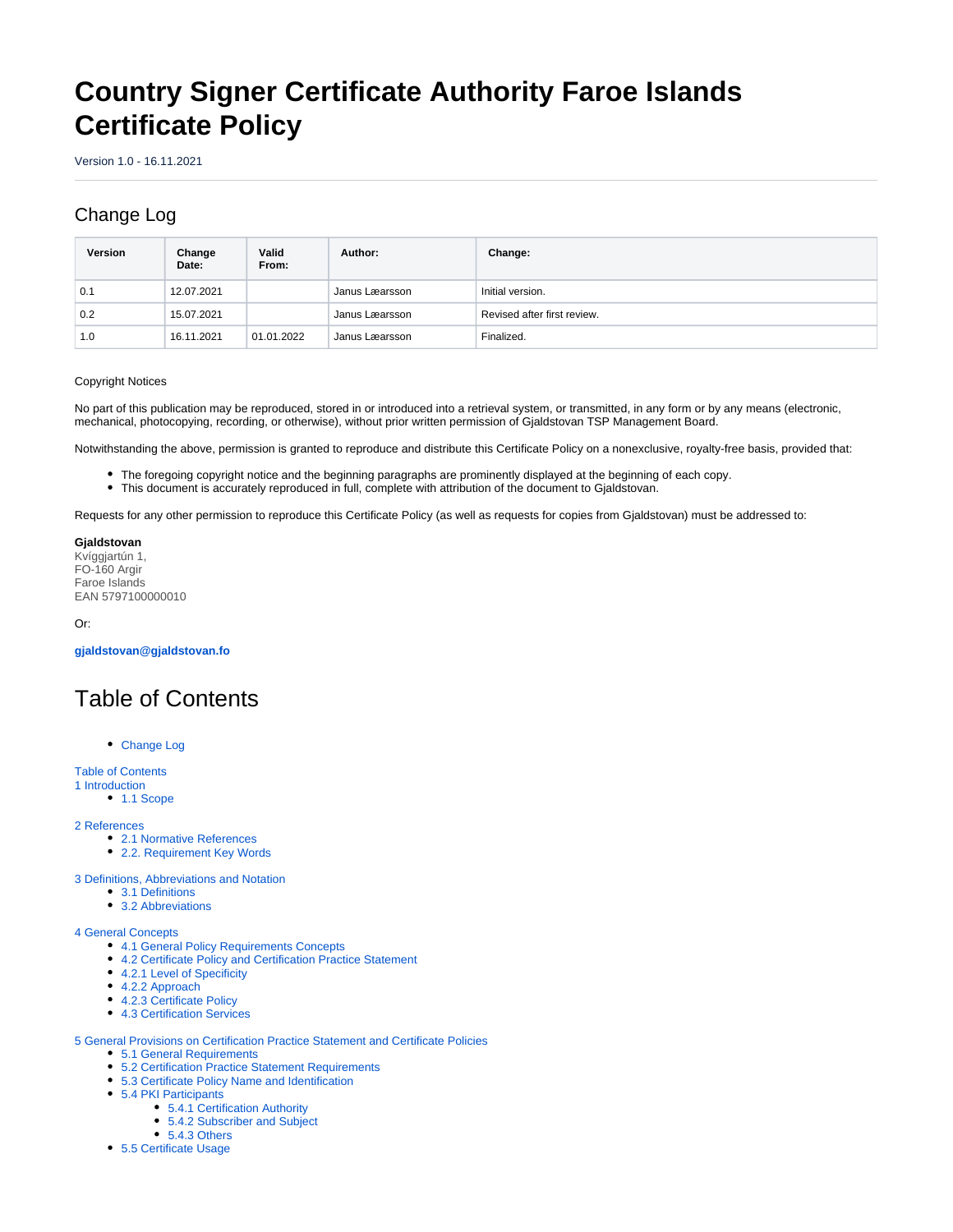#### [6 CSCA Practice](#page-7-2)

- [6.1 Publication and Repository Responsibilities](#page-7-3)
- [6.2 Identification and Authentication](#page-7-4)
	- [6.2.1 Naming](#page-7-5)
	- [6.2.2 Admittance Procedure to Get a Document Signer Certificate](#page-7-6)
	- [6.2.3 Identification and Authentication for Re-key Requests](#page-7-7)
	- [6.2.4 Identification and Authentication for Revocation Requests](#page-8-0)
- [6.3 Certificate Lifecycle Operational Requirements](#page-8-1)
	- [6.3.1 Certificate Application](#page-8-2)
		- [6.3.2 Certificate Application Processing](#page-8-3)
		- [6.3.3 Certificate Issuance](#page-8-4)
		- [6.3.4 Certificate Acceptance](#page-9-0)
		- [6.3.5 Key Pair and Certificate Usage](#page-9-1)
		- [6.3.6 Certificate Renewal](#page-10-0)
		- [6.3.7 Certificate Re-key](#page-10-1)
		- [6.3.8 Certificate Modification](#page-10-2)
		- [6.3.9 Certificate Revocation and Suspension](#page-10-3) [6.3.10 Certificate Status Services](#page-10-4)
		- [6.3.11 End of Subscription](#page-11-0)
		- [6.3.12 Key Escrow and Recovery](#page-11-1)
- [6.4 Facility, Management, and Operational Controls](#page-11-2)
- [6.4.1 General](#page-11-3)
	- [6.4.2 Physical Security Controls](#page-12-0)
	- [6.4.3 Procedural Controls](#page-12-1)
	- [6.4.4 Personnel Controls](#page-12-2)
	- [6.4.5 Audit Logging Procedures](#page-13-0)
	- [6.4.6 Records Archival](#page-14-0)
	- [6.4.7 Key Changeover](#page-14-1)
	- [6.4.8 Compromise and Disaster Recovery](#page-14-2)
	- [6.4.9 Certification Authority Termination](#page-15-0)
- [6.5 Technical Security Controls](#page-15-1)
	- [6.5.1 Key Pair Generation and Installation](#page-15-2)
	- [6.5.2 Private Key Protection and Cryptographic Module Engineering Controls](#page-16-0)
	- **[6.5.3 Other Aspects of Key Pair Management](#page-16-1)**
	- [6.5.4 Activation Data](#page-17-0)
	- [6.5.5 Computer Security Controls](#page-17-1)
	- [6.5.6 Lifecycle Security Controls](#page-17-2)
	- [6.5.7 Network Security Controls](#page-17-3)
	- [6.5.8 Timestamping](#page-17-4)
- [6.6 Certificate, CRL, and OCSP profiles](#page-17-5)
	- [6.6.1 Certificate Profile](#page-17-6)
		- [6.6.2 CRL Profile](#page-18-0)
		- [6.6.3 OCSP Profile](#page-18-1)
- [6.7 Compliance Audit and Other Assessment](#page-18-2)
- [6.8 Other Business and Legal Matters](#page-18-3)
	- **[6.8.1 Fees](#page-18-4)**
	- [6.8.2 Financial Responsibility](#page-18-5)
	- [6.8.3 Confidentiality of Business Information](#page-18-6)
	- [6.8.4 Privacy of Personal Information](#page-18-7)
	- [6.8.5 Intellectual Property Rights](#page-18-8)
	- [6.8.6 Representations and Warranties](#page-18-9)
	- [6.8.7 Disclaimers of Warranties](#page-18-10)
	- [6.8.8 Limitations of Liability](#page-18-11)
	- [6.8.9 Indemnities](#page-18-12)
	- [6.8.10 Term and Termination](#page-19-0)
	- [6.8.11 Individual Notices and Communications with Participants](#page-19-1)
	- [6.8.12 Amendments](#page-19-2)
	- [6.8.13 Dispute Resolution Procedures](#page-19-3)
	- [6.8.14 Governing Law](#page-19-4)
	- [6.8.15 Compliance with Applicable Law](#page-19-5)
	- [6.8.16 Miscellaneous Provisions](#page-19-6)
- [6.9 Other Provisions](#page-19-7)
	- [6.9.1 Organizational](#page-19-8)
	- [6.9.2 Additional Testing](#page-20-0)
	- [6.9.3 Disabilities](#page-20-1)
	- [6.9.4 Terms and Conditions](#page-20-2)

# <span id="page-1-0"></span>1 Introduction

# <span id="page-1-1"></span>1.1 Scope

This certificate policy applies to the Country Signer Certificate Authority on behalf of the national Faroese Health Authority, Ministry of Health -Heilsumálaráðið. Gjaldstovan, under the Ministry of Finance, management comprises the Trusted Service Provider Management Board of this CSCA.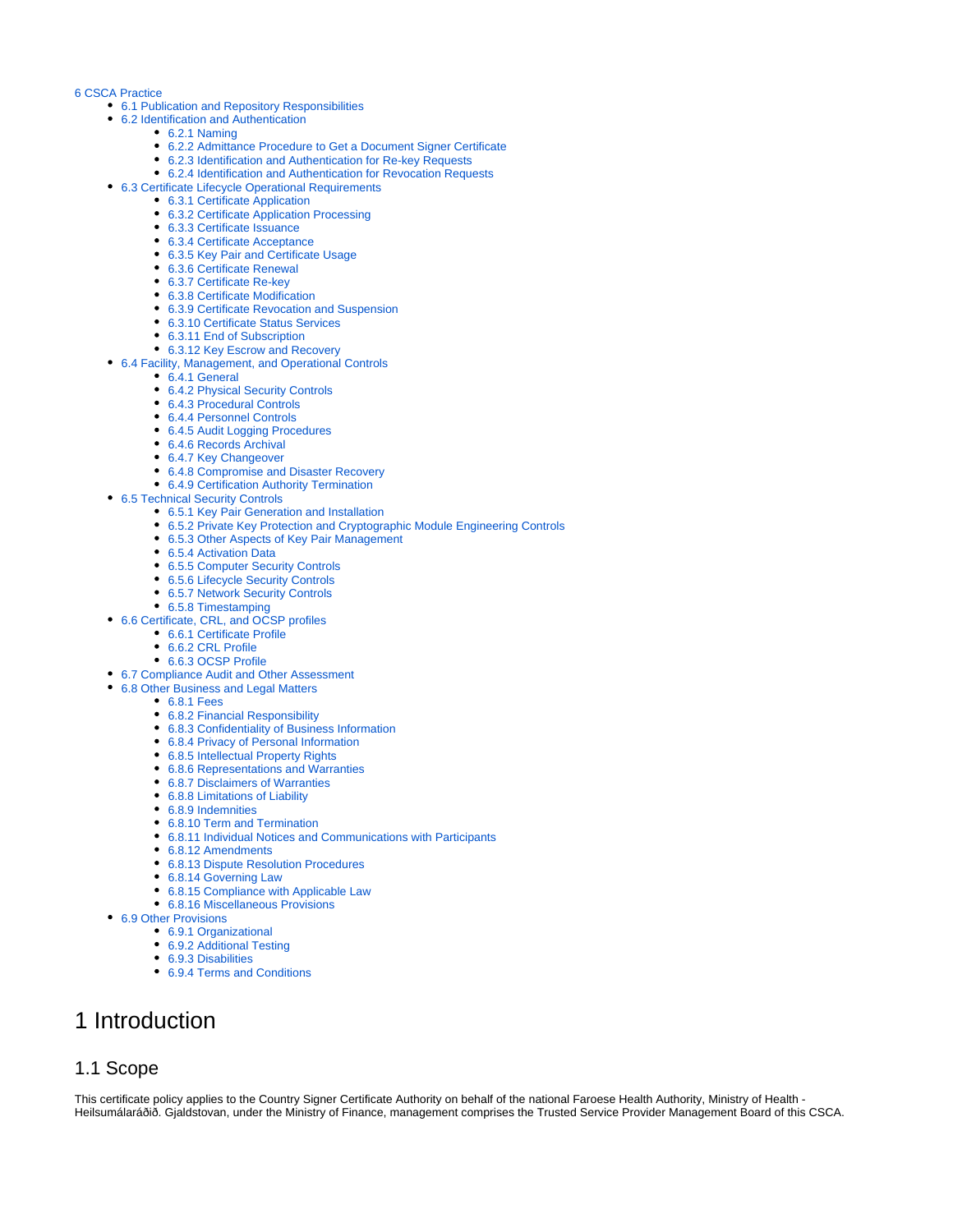This document is limited to the certificate policy executed by the CSCA. The policy and security requirements are defined in terms of requirements for the issuance, maintenance and life-cycle management of the CSCA.

# <span id="page-2-0"></span>2 References

## <span id="page-2-1"></span>2.1 Normative References

References are either specific (identified by date of publication and/or edition number or version number) or non-specific. For specific references, only the cited version applies. For non-specific references, the latest version of the referenced document (including any amendments) applies.

The following referenced documents are necessary for the application of the document:

- ISO/IEC 15408 (parts 1 to 3): "Information technology Security techniques Evaluation criteria for IT security"
- ISO/IEC 19790:2012: "Information technology Security techniques Security requirements for cryptographic modules"
- ISO/IEC 9594-8/Recommendation ITU-T X.509: "Information technology Open Systems Interconnection The Directory: Public-key and attribute certificate frameworks"
- IETF RFC 5280: "Internet X.509 Public Key Infrastructure Certificate and Certificate Revocation List (CRL) Profile"
- Technical Specifications for Digital Green Certificates, Volume 1, V1.0.5
- [Digital Green Certificate Public Key Certificate Governance](https://github.com/eu-digital-green-certificates/dgc-overview/blob/main/guides/certificate-governance.md)
- ETSI EN 319 401: "Electronic Signatures and Infrastructures (ESI); General Policy Requirements for Trust Service Providers", version 2.2.1
- ETSI EN 319 411-1: "Policy and security requirements for Trust Service Providers issuing certificates; Part 1: General Requirements", version 1.2.2
- ETSI EN 319 412-2: "Electronic Signatures and Infrastructures (ESI); Certificate Profiles; Part 2: Certificate profile for certificates issued to natural persons", version 2.1.1
- ETSI EN 319 412-3: "Electronic Signatures and Infrastructures (ESI); Certificate Profiles; Part 3: Certificate profile for certificates issued to legal persons", version 1.1.1
- FIPS PUB 140-2 (2001): "Security Requirements for Cryptographic Modules"

# <span id="page-2-2"></span>2.2. Requirement Key Words

The key words "MUST", "MUST NOT", "REQUIRED", "SHALL", "SHALL NOT", "SHOULD", "SHOULD NOT", "RECOMMENDED", "MAY", and "OPTIONAL" are to be interpreted as described in [RFC2119].

These keywords are capitalized when used to unambiguously specify requirements over protocol features and behavior that affect the interoperability and security of implementations. When these words are not capitalized, they are meant in their natural-language sense.

# <span id="page-2-3"></span>3 Definitions, Abbreviations and Notation

## <span id="page-2-4"></span>3.1 Definitions

For the purposes of the present document, the terms and definitions given in ETSI EN 319 401 and the following apply:

**Auditor**: person who assesses conformity to requirements as specified in given requirements documents

**Certificate**: public key of a user, together with some other information, rendered un-forgeable by encipherment with the private key of the certification authority which issued it

**Certificate Policy (CP)**: named set of rules that indicates the applicability of a certificate to a particular community and/or class of application with common security requirements

**Certificate Revocation List (CRL)**: signed list indicating a set of certificates that are no longer considered valid by the certificate issuer

**Certification Authority (CA)**: authority trusted by one or more users to create and assign certificates

**Certification Authority Revocation List (CARL)**: revocation list containing a list of CA-certificates issued to certification authorities that are no longer considered valid by the certificate issuer

**Certification Practice Statement (CPS)**: statement of the practices which a Certification Authority employs in issuing managing, revoking, and renewing or re-keying certificates

**Coordinated Universal Time (UTC)**: As indicated in ETSI EN 319 401.

**Country Signer Certificate Authority (CSCA)**: certification authority which is at the highest level within Gjaldstovan on behalf of the Faroese Health Authority - Sjúkrahúsverkið, under the Ministry of Health and which is used to sign Document Signer Certificates (DSC's)

**Cross Certificate**: certificate that is used to establish a trust relationship between two certification authorities digital signature: data appended to, or a cryptographic transformation of a data unit that allows a recipient of the data unit to prove the source and integrity of the data unit and protect against forgery e.g. by the recipient

**Document Signer Certificate**: used for signing Machine Readable Documents; and whose certificate is signed by the CSCA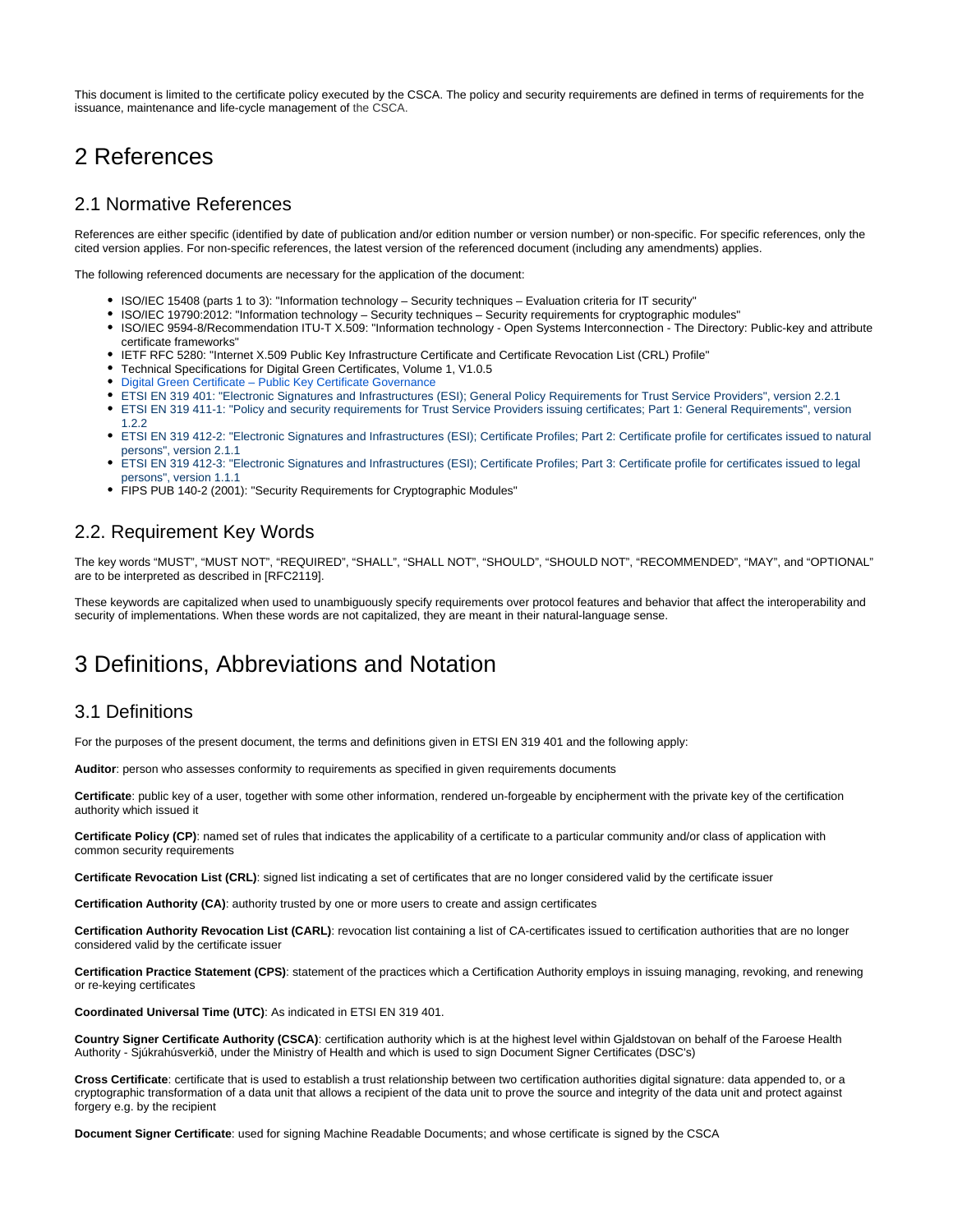**High Security Zone**: specific physical location of the security zone (see ETSI EN 319 401, clause 7.8) where the CSCA key is held

**Machine Readable Document**: refers both to Machine Readable Travel Documents and any other Machine Readable Documents which may be developed in the future. In particular MRD's can be Digital Green Certificates, as defined in the Technical Spcifications for Digital Green Certificates, Volume 1, V1.0.5

**Secure Cryptographic Device**: device which holds the user's private key, protects this key against compromise and performs signing or decryption functions on behalf of the user

**Secure Zone**: area (physical or logical) protected by physical and logical controls that appropriately protect the confidentiality, integrity, and availability of the systems used by the TSP

**Subject**: entity identified in a certificate as the holder of the private key associated with the public key given in the certificate

**Trust Anchor**: entity that is trusted by a relying party and used for validating certificates in certification paths

## <span id="page-3-0"></span>3.2 Abbreviations

For the purposes of the present document, the following abbreviations apply:

- **CA** Certification Authority
- **CSCA** Country Signer Certification Authority
- **CARL** Certification Authority Revocation List
- **CP** Certificate Policy
- **CPS** Certification Practice Statement
- **CRL** Certificate Revocation List

**CSP** - Certification Service Provider. The more general term Trust Service Provider is used in preference to CSP in the present document except in relation to external references.

- **CSR** Certicate Signing Request in the form of a #PKCS10 standard format
- **DGC**  Digital Green Certificate
- **DSC**  Document Signer Certificate
- **EAL**  Evaluation Assurance Level
- **HSM**  Hardware Security Module
- **MRD**  Machine Readable Document
- **OCSP**  Online Certificate Status Protocol
- **OID**  Object IDentifier
- **PDS**  PKI Disclosure Statement
- **PIN**  Personal Identification Number
- **PKCS**  Public Key Cryptography Standards as defined in RFC 2986
- **PKI** Public Key Infrastructure
- **RA**  Registration Authority
- **RAP** Registration Authority Policy
- **RAPS**  Registration Authority Practice Statement
- **RPA**  Relying Party Agreement
- **TLS** Transport Layer Security
- **TSP** Trust Service Provider
- **UTC**  Coordinated Universal Time

# <span id="page-3-2"></span><span id="page-3-1"></span>4 General Concepts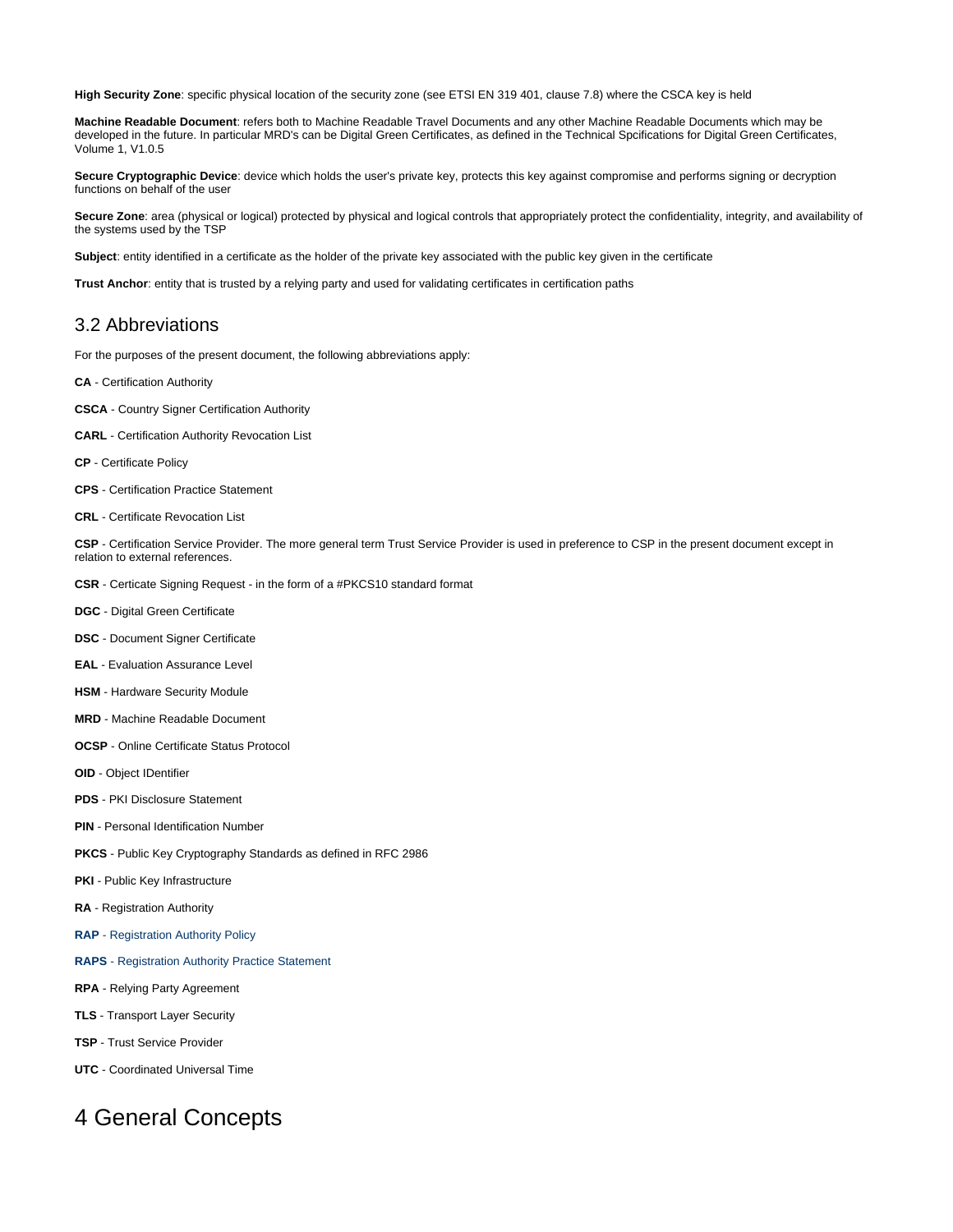# 4.1 General Policy Requirements Concepts

In general, a public-key certificate binds a public key held by an entity to a set of information that identifies the entity associated with use of the corresponding private key. In most cases involving identity certificates, this entity is known as the "subject" or "subscriber" of the certificate.

Two exceptions, however, include devices (in which the subscriber is usually the individual or organization controlling the device) and anonymous certificates (in which the identity of the individual or organization is not available from the certificate itself). Other types of certificates bind public keys to attributes of an entity other than the entity's identity, such as a title. A certificate is used by a "certificate user" or "relying party" that needs to use, and rely upon the accuracy of, the binding between the subject public key distributed via that certificate and the identity and/or other attributes of the subject contained in that certificate.

A relying party is frequently an entity that verifies a digital signature from a certificate subject where the digital signature is associated with an email, web form, electronic document, or other data. Other examples of relying parties can include a sender of encrypted email to the subscriber, a user of a web browser relying on a server certificate during a TLS session and an entity operating a server that controls access to online information using client certificates as an access control mechanism. In summary, a relying party is an entity that uses a public key in a certificate (for signature verification and/or encryption). The degree to which a relying party can trust the binding embodied in a certificate depends on several factors. These factors can include:

- The practices followed by the certification authority (CA) in authenticating the subject
- The CAs operating policy, procedures and security controls
- The scope of the subscriber responsibilities
- The stated responsibilities and liability terms and conditions of the CA

# <span id="page-4-0"></span>4.2 Certificate Policy and Certification Practice Statement

When a CA issues a certificate, it is providing a statement to a certificate user (i.e., a relying party) that a particular public key is bound to the identity and /or other attributes of a particular entity (the certificate subject, which is usually also the subscriber). The extent to which the relying party should rely on that statement by the CA, however, needs to be assessed by the relying party or entity controlling or coordinating the way relying parties or relying party applications use certificates. Different certificates are issued following different practices and procedures, and may be suitable for different applications and /or purposes.

The X.509 standard defines a CP as "a named set of rules that indicates the applicability of a certificate to a particular community and/or class of application with common security requirements". An X.509 Version 3 certificate MAY identify a specific applicable CP, which MAY be used by a relying party to decide whether or not to trust a certificate, associated public key, or any digital signatures verified using the public key for a particular purpose.

CPs typically fall into two major categories. First, some CPs "indicate the applicability of a certificate to a particular community". These CPs set forth requirements for certificate usage and requirements on members of a community. For instance, a CP may focus on the needs of a geographical community, such as the ETSI policy requirements for CAs issuing qualified certificates. The second category of typical CPs "indicate the applicability of a certificate to a class of application with common security requirements." These CPs identify a set of applications or uses for certificates and state that these applications or uses require a certain level of security. They then set forth PKI requirements that are appropriate for these applications or uses. A CP within this category often makes sets requirements appropriate for a certain "level of assurance" provided by certificates, relative to certificates issued pursuant to related CPs. These levels of assurance may correspond to "classes" or "types" of certificates.

This CP is an expression of the latter category, specifying requirements for certificates issued under the CSCA.

The CP MUST be represented in a certificate by a unique number called an "Object Identifier" (OID). That OID, or at least an "arc", can be registered. An "arc" is the beginning of the numerical sequence of an OID and is assigned to a particular organization. The registration process follows the procedures specified in ISO/IEC and ITU standards. The party that registers the OID or arc also can publish the text of the CP, for examination by relying parties. Any one certificate will typically declare a single CP. Such declaration appears in the Certificate Policies extension of a X.509 Version 3 certificate. When a CA places multiple CPs within a certificate's Certificate Policies extension, the CA is asserting that the certificate is appropriate for use in accordance with any of the listed CPs.

CPs also constitute a basis for an audit, accreditation, or another assessment of a CA. Each CA can be assessed against one or more certificate policies or CPSs that it is recognized as implementing. When one CA issues a CA-certificate for another CA, the issuing CA MUST assess the set of certificate policies for which it trusts the subject CA (such assessment may be based upon an assessment with respect to the certificate policies involved). The assessed set of certificate policies is then indicated by the issuing CA in the CA-certificate. The X.509 certification path processing logic employs these CP indications in its well-defined trust model.

The following extension fields in an X.509 certificate are used to support CPs:

- Certificate Policies extension;
- Policy Mappings extension; and
- Policy Constraints extension.

# <span id="page-4-1"></span>4.2.1 Level of Specificity

A CP is a higher level document than a CPS; it can apply to a community to which several CAs belong that abide by the common set of rules specified in that CP. A CPS defines how one specific CA meets the technical, organizational and procedural requirements identified in a CP.

<span id="page-4-2"></span>Even lower-level documents can be appropriate for a CA detailing the specific procedures necessary to complete the practices identified in the CPS. This lower-level documentation is generally regarded as internal operational procedure documents, which can define specific tasks and responsibilities within an organization. While this lower-level documentation can be used in the daily operation of the CA and reviewed by those doing a process review, due to its internal nature this level of documentation is considered private and proprietary and therefore beyond the scope of the present document. For example, the policy can require secure management of the private key(s), the practices can describe the dual-control, secure storage practices, while the operational procedures can describe the detailed procedures with locations, access lists and access procedures.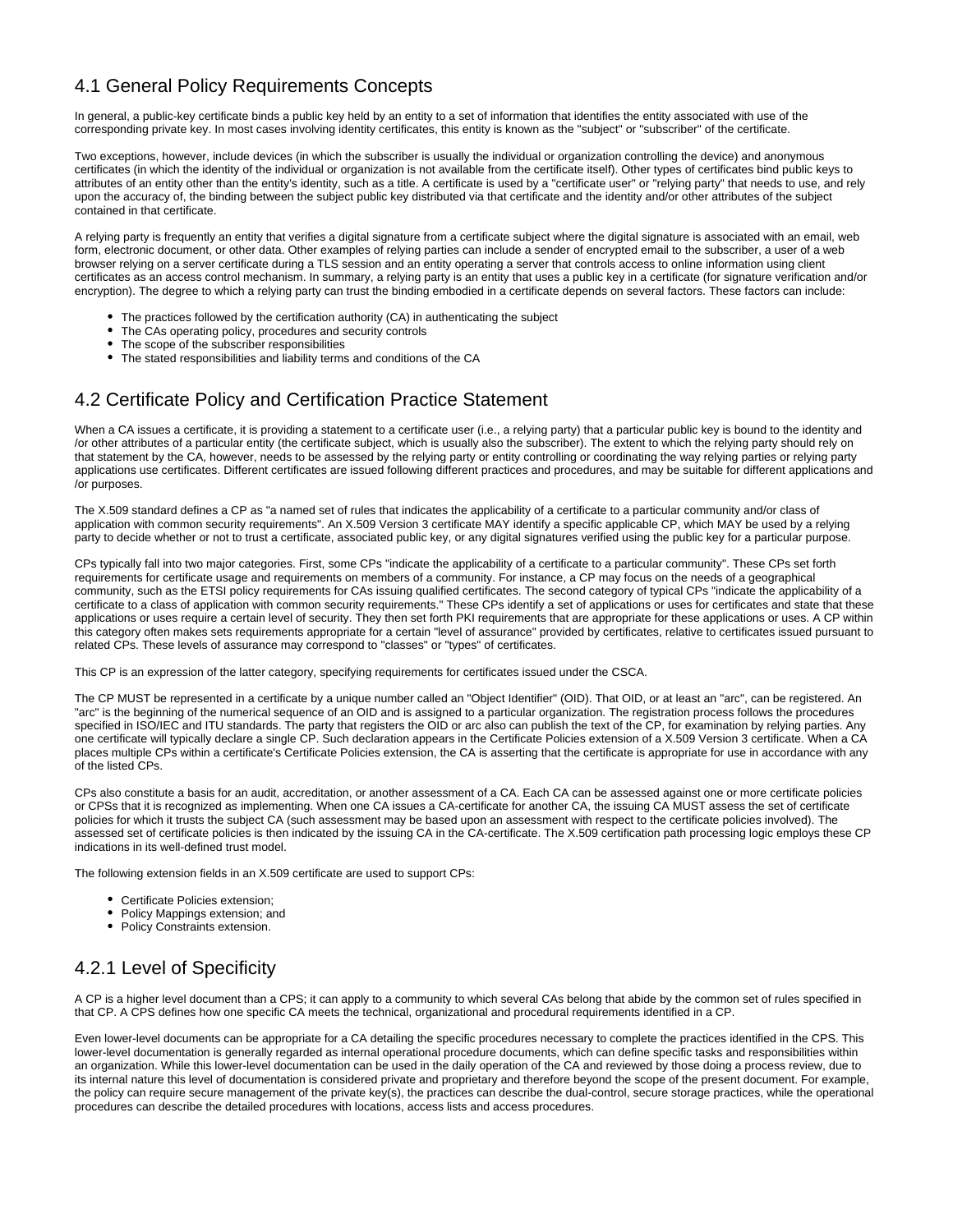# 4.2.2 Approach

The approach of a CP is significantly different from a CPS. A CP is defined independently of the specific details of the specific operating environment of a CA, whereas a CPS is tailored to the organizational structure, operating procedures, facilities, and computing environment of a CA.

# <span id="page-5-0"></span>4.2.3 Certificate Policy

As described in IETF RFC 3647, clause 3.3, certificates include a CP identifier which can be used by relying parties in determining the certificates suitability and trustworthiness for a particular application.

This CP is the CSCA Certificate Policy.

# <span id="page-5-1"></span>4.3 Certification Services

The certification services are broken down in the present document into the following component services for the purposes of classifying requirements:

- Registration service: verifies the identity and if applicable, any specific attributes of a subject. The results of this service are passed to the certificate generation service.
- Certificate generation service: creates and signs certificates based on the identity and other attributes verified by the registration service. This can include key generation.
- Dissemination service: disseminates certificates to subjects, and if the subject consents, makes them available to relying parties. This service also makes available the terms and conditions, and any published policy and practice information, to subscribers and relying parties.
- Revocation management service: processes requests and reports relating to revocation to determine the necessary action to be taken. The results of this service are distributed through the revocation status service.
- Revocation status service: provides certificate revocation status information to relying parties.
- Subject device provision service (OPTIONAL): prepares, and provides or makes available secure cryptographic devices, or other secure devices, to subjects.

This subdivision of services is only for the purposes of clarification of policy requirements and places no restrictions on any subdivision of an implementation of the CA services.

The following image declares the relations between certification services:

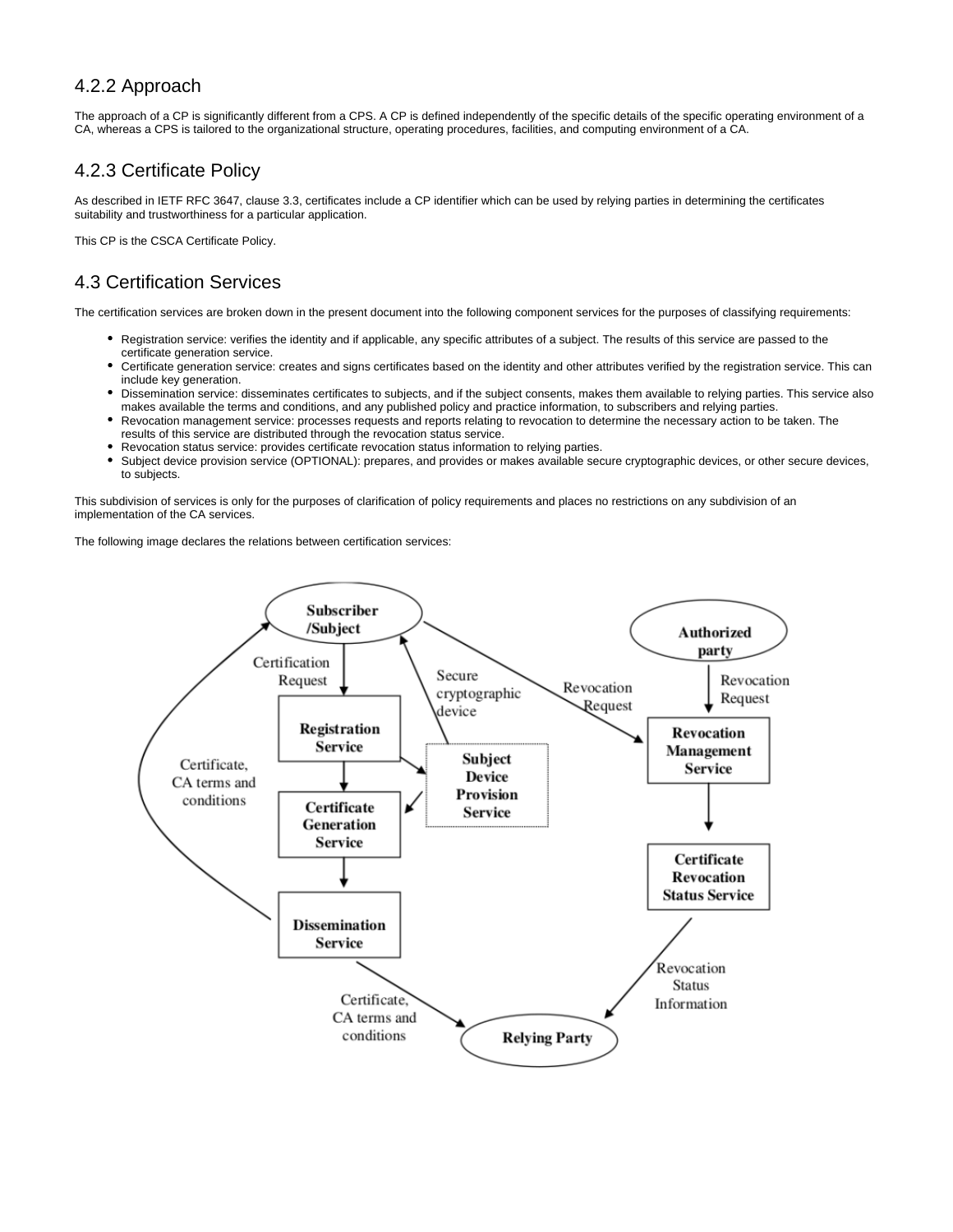# <span id="page-6-0"></span>5 General Provisions on Certification Practice Statement and Certificate Policies

# <span id="page-6-1"></span>5.1 General Requirements

This policy is structured broadly in line with IETF RFC 3647. This policy includes the provision of services for registration, certificate generation, dissemination, revocation management and revocation status. Where requirements relate to a specific service area of the CSCA then it is listed under one of these subheadings. Where no service area is listed, or "General" is indicated, a requirement is relevant to the general operation of the CSCA.

The requirements are indicated in terms of the security objectives followed by more specific requirements for controls to meet those objectives where considered necessary to provide the necessary confidence that those objectives will be met.

# <span id="page-6-2"></span>5.2 Certification Practice Statement Requirements

#### (Based on ETSI EN 319 401, clause 6.1)

The CSCA SHALL specify the set of policies and practices appropriate for the trust services it is providing. The set of policies and practices SHALL be approved by management, published and communicated to employees and external parties as relevant.

The CSCA SHALL have a CSCA CPS for the trust service provided.

#### In particular:

- 1. The CSCA SHALL have a CSCA CPS used to address all the requirements identified in this CP
- 2. The CSCA CPS SHALL identify the obligations of all external organizations supporting the CSCA's services including the applicable policies and practices
- 3. The CSCA SHALL make available to subscribers and relying parties its CPS, and other relevant documentation, as necessary to assess conformance to the service policy
- 4. The CSCA SHALL have a management body with overall responsibility for the CSCA with final authority for approving the CSCA's CPS
- 5. The CSCA's management SHALL implement the CPS
- 6. The CSCA SHALL define a review process for the practices including responsibilities for maintaining the CSCA's CPS
- 7. The CSCA SHALL notify notice of changes it intends to make in the CSCA's CPS
- 8. The CSCA SHALL, following approval as in point 4 above, make the revised CSCA's CPS immediately available as required under point 3 above 9. The CSCA SHALL state in its CSCA CPS the provisions made for termination of service

In addition the following particular requirements apply:

- The CSCA CPS SHOULD be structured in accordance with IETF RFC 3647
- The CSCA CPS SHALL include the complete CA hierarchy, including root and subordinate CA's
- The CSCA CPS SHALL include the signature algorithms and parameters employed
- The CSCA SHALL publicly disclose its CPS through an online means that is available on a 24x7 basis
- The CSCA CPS SHALL specify the practice regarding the use of CA keys for signing certificates and CRL's

# <span id="page-6-3"></span>5.3 Certificate Policy Name and Identification

As described in IETF RFC 3647, clause 3.3, certificates include a CP identifier which can be used by relying parties in determining the certificates suitability and trustworthiness for a particular application. The identifier for this certificate policy is:

CSCA Certificate Policy:

OID: 1.2.208.189.2.1.1

# <span id="page-6-4"></span>5.4 PKI Participants

# <span id="page-6-5"></span>**5.4.1 Certification Authority**

The authority trusted by the users of the certification services (i.e. subscribers as well as relying parties) to create and assign certificates is called the CA. The CA has overall responsibility for the provision of the certification services identified in clause 4.3. The CA is identified in the certificate as the issuer and its private key is used to sign certificates. The CA MAY make use of other parties to provide parts of the certification service. However, the CA always maintains overall responsibility and ensures that the policy requirements identified in the present document are met.

The CSCA acts as the trust anchor of this PKI architecture.

## <span id="page-6-6"></span>**5.4.2 Subscriber and Subject**

A subject can be:

A DSC used by a party as approved by the TSP Management Board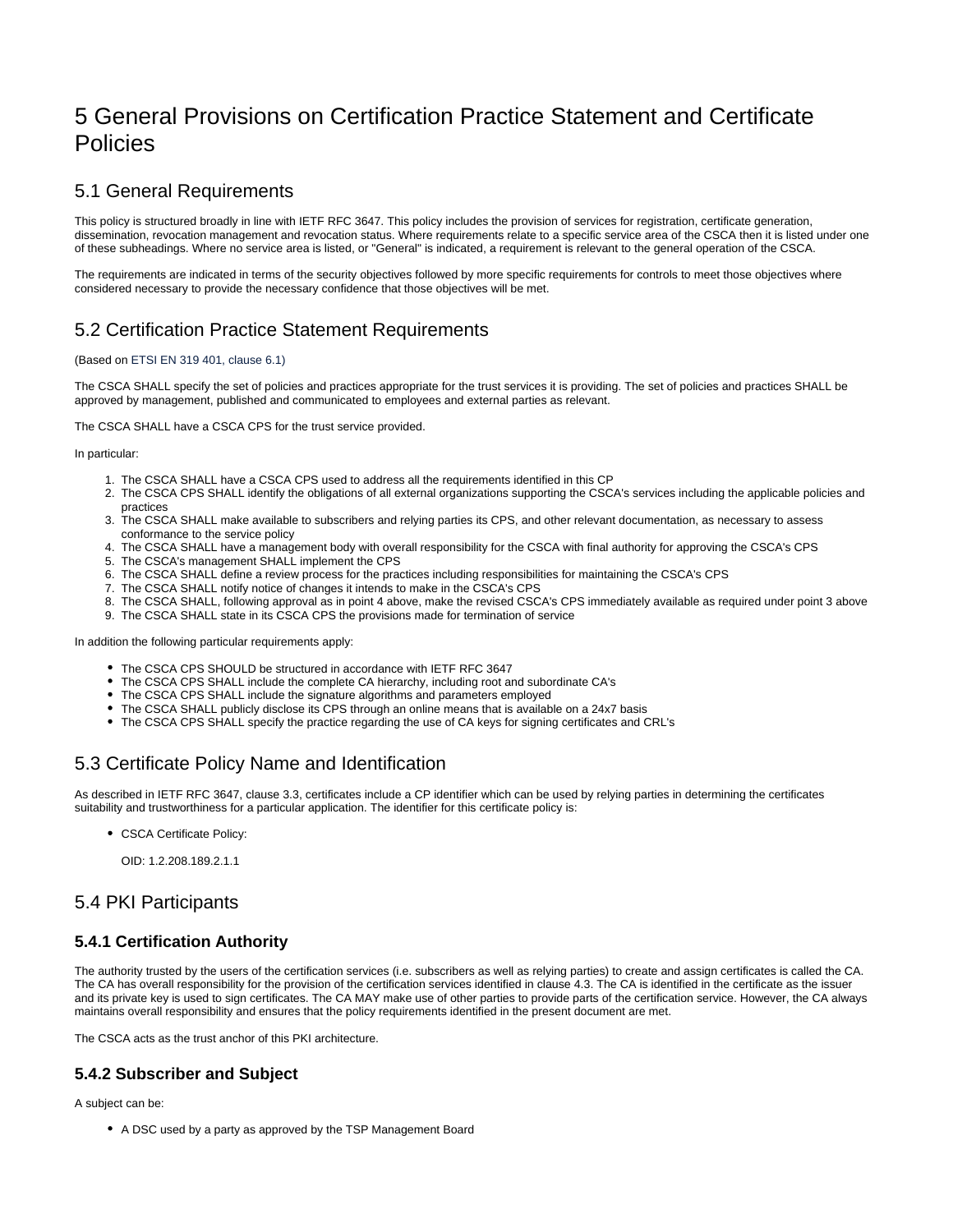When the subject is acting on behalf of Gjaldstovan, responsibilities of the CA are addressed in clause 6.3.4.

To request a DSC the subject MUST be an entity approved by the Gjaldstovan TSP Management Board.

### <span id="page-7-0"></span>**5.4.3 Others**

No stipulations.

## <span id="page-7-1"></span>5.5 Certificate Usage

Certificates issued under this policy is only intended for use for issuing DSC's.

Certificates SHALL be used only to the extent the use is consistent with applicable law. DSC's MUST NOT be used for any functions except signing MRD's.

# <span id="page-7-2"></span>6 CSCA Practice

## <span id="page-7-3"></span>6.1 Publication and Repository Responsibilities

The CSCA SHALL make DSC's available to subscribers/subjects, including relying parties to the CSCA. In particular:

#### **Dissemination**

a) Upon generation, the complete and accurate certificate SHALL be available to the requesting party

b) Issued DSC's SHALL be available for retrieval

c) The CSCA SHALL make a formal agreement with the holder of a DSC at time of issuance and request, containing the terms and conditions regarding the use of the certificate (see clause 6.9.4).

d) The applicable terms and conditions SHALL be readily identifiable for DSC's, as per c) above.

e) The information identified in b) and c) above SHALL be available 24 hours per day, 7 days per week. Upon system failure, service or other factors which are not under the control of the CSCA, the CSCA SHALL apply best endeavors to ensure that this information service is not unavailable for longer than a maximum period of time as denoted in the CPS.

f) The information identified in c) above SHOULD be publicly and internationally available.

## <span id="page-7-4"></span>6.2 Identification and Authentication

#### <span id="page-7-5"></span>**6.2.1 Naming**

Requirements for naming in certificates are as specified in Recommendation ITU-T X.509 or IETF RFC 5280 and the appropriate part of ETSI EN 319 412. See clause 6.6.1 of this CP.

#### <span id="page-7-6"></span>**6.2.2 Admittance Procedure to Get a Document Signer Certificate**

The CSCA SHALL verify the identity of the subscriber and subject and SHALL check that certificate requests are accurate, authorized and complete according to the collected evidence or attestation of identity.

When registering, the subscriber is identified as a legitimate party requesting a Document Signer Certificate.

In particular:

#### **Registration**

a) The CSCA SHALL collect either direct evidence or an attestation from an appropriate and authorized source, of the identity and authorization to act on behalf of the DSC requester and if applicable, any specific attributes to whom the certificate is requested. Submitted evidence MAY be in the form of either paper or electronic documentation (in both cases the CSCA SHALL validate their authenticity).

b) Evidence of the identity of the authorized representative of the DSC requester SHALL be checked directly by physical presence.

c) The CSCA SHALL record all the information necessary to verify the identity, including any reference number on the documentation used for verification, and any limitations on its validity.

d) Evidence SHALL be provided that the representative is authorized to act for the DSC requester as identified.

e) The DSC requester SHALL provide a physical address, or other attributes, which describe how the subscriber SHALL be contacted.

f) The CSCA SHALL provide evidence of how they meet applicable data protection legislation within their registration process.

<span id="page-7-7"></span>g) The CSCA's verification policy SHALL only require the capture of evidence of identity sufficient to satisfy the requirements of the intended use of the certificate.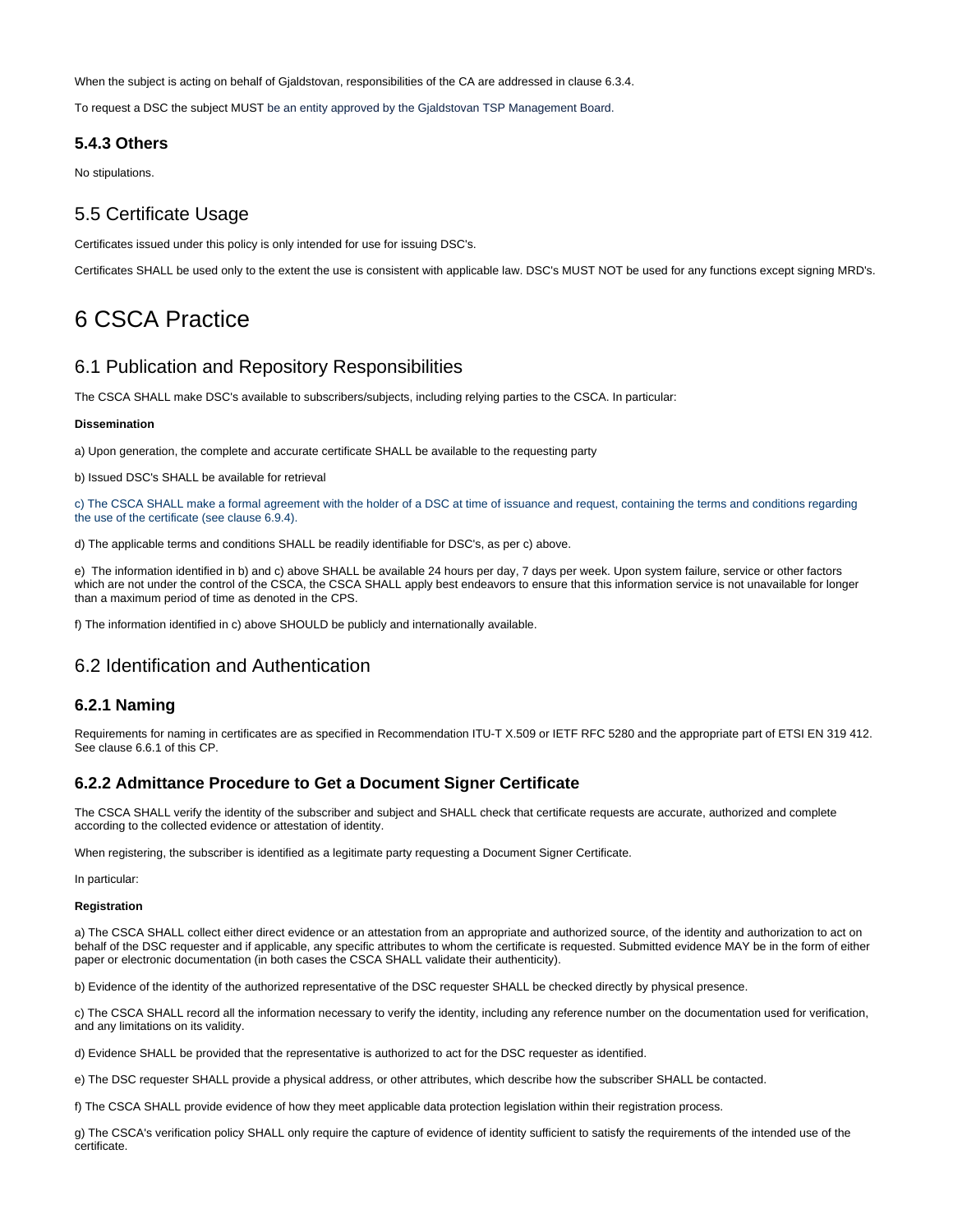# **6.2.3 Identification and Authentication for Re-key Requests**

All forms of certificate re-keying is forbidden under this CP.

## <span id="page-8-0"></span>**6.2.4 Identification and Authentication for Revocation Requests**

Existing evidences can be re-used to validate the identity depending on applicable legislation and whether the evidence remains valid given the time elapsed. The CSCA SHALL revoke certificates as quickly as practically possible after receiving a validated certificate revocation request.

In particular:

#### **Revocation Management**

a) The CSCA SHALL document as part of its CPS (see clause 5.2) the procedures for revocation of DSC's including:

i) Who can submit requests for revocation or reports of events which may indicate the need to revoke a certificate

ii) How they can be submitted

iii) Any requirements for subsequent confirmation of requests for revocation or reports of events which may indicate the need to revoke a certificate

iv) Whether and for what reasons certificates can be suspended or revoked

v) The mechanism used for distributing revocation status information

vi) The maximum delay between receipt of a revocation or suspension request and the decision to change its status information being available to all relying parties

vii) The maximum delay between the confirmation of the revocation of a certificate to become effective and the actual change of the status information of this certificate being made available to relying parties

With regard to vii), if the revocation request requires revocation in advance (e.g. subject's planned cessation from duties at a certain date), then the scheduled date may be considered as the confirmation time according to the TSP policies

With regard to vi) and vii), the CSCA MAY give faster process times for certain revocation reasons

viii) The time used for the provision of revocation services SHALL be synchronized with UTC and according to the frequency and manual procedure defined in the CSCA CPS

b) Requests for revocation and reports of events relating to revocation SHALL be processed as soon as practically possible. Including compromise of subject's private key

c) Requests for revocation and reports of events relating to revocation SHALL be authenticated, checked to be from an authorized source. Such reports and requests will be confirmed as required under the CSCA's practices in its CPS

# <span id="page-8-1"></span>6.3 Certificate Lifecycle Operational Requirements

## <span id="page-8-2"></span>**6.3.1 Certificate Application**

In particular:

#### **Registration**

If the subject's key pair is not generated by the CA, the certificate request process SHALL check that the subject has possession or control of the private key associated with the public key presented for certification.

## <span id="page-8-3"></span>**6.3.2 Certificate Application Processing**

The application procedure SHALL be defined in the CSCA CPS.

#### <span id="page-8-4"></span>**6.3.3 Certificate Issuance**

The CSCA SHALL issue certificates securely to maintain their authenticity.

In particular:

#### **Certificate Generation**

a) See clause 6.6.1 for certificate profiles.

b) The CSCA SHALL take measures against forgery of certificates, and in cases where the CSCA generates the subjects' key pair, guarantee confidentiality during the process of generating such data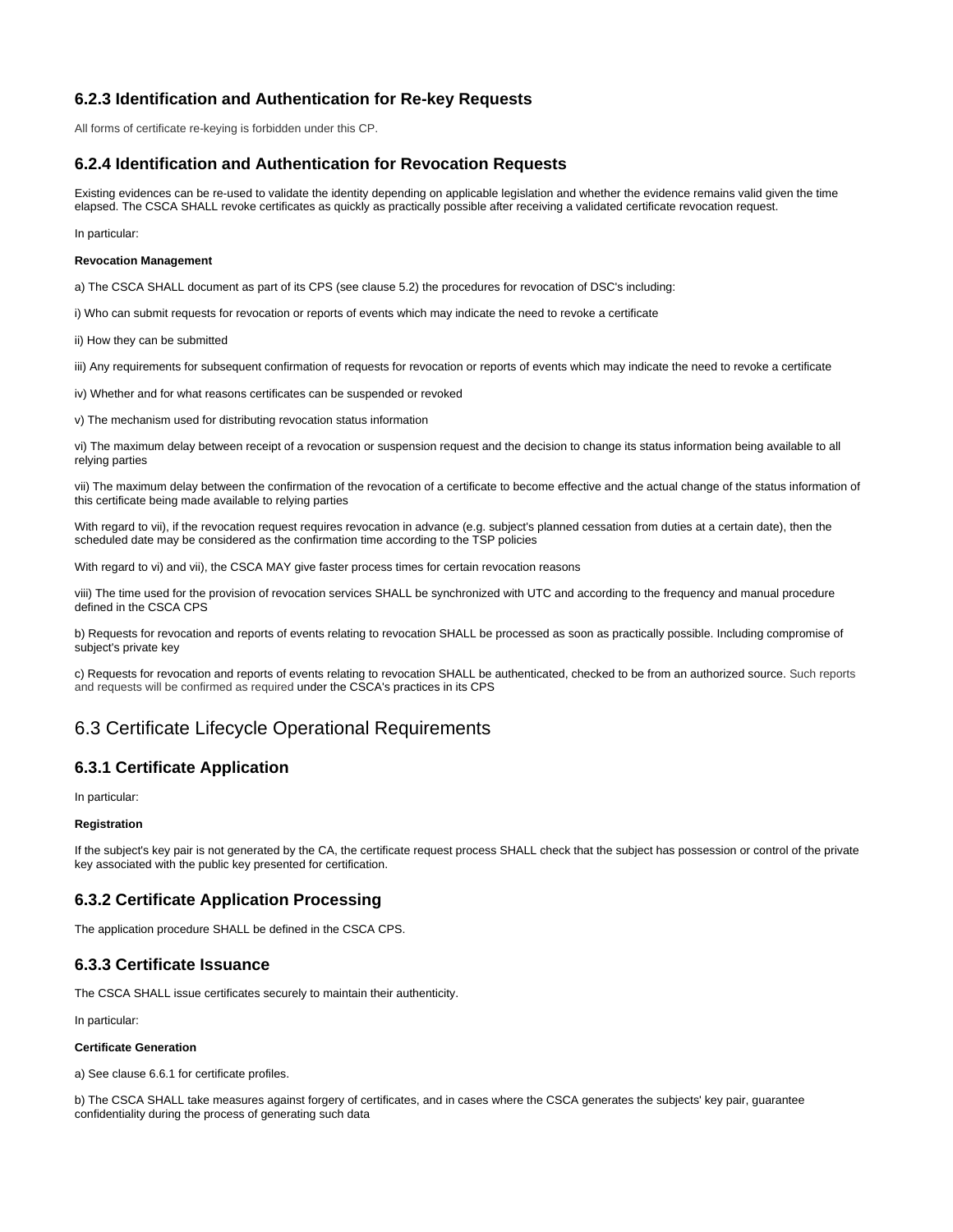c) The procedure of issuing the certificate SHALL be securely linked to the associated registration or certificate renewal, including the provision of any subject-generated public key

d) If the CSCA generated the subject's key pair:

i) the procedure of issuing the certificate SHALL be securely linked to the generation of the key pair by the CSCA; and

ii) the secure cryptographic device containing the subject's private key SHALL be securely delivered to the registered subject or, in the case of the CSCA managing the key on behalf of the subject, the CSCA SHALL ensure that the subject has sole control over its signing key

e) Over the life time of the CSCA a distinguished name which has been used in a certificate by it SHALL never be re-assigned to another entity

f) Use of the policy identifier:

The CP identifier SHALL be as specified in clause 5.3

g) The CSCA SHALL have a documented procedure for conducting generation of certificates issued by the CSCA. This procedure SHALL indicate, at least, the following:

i) roles participating in the ceremony (internal and external from the organization);

ii) functions to be performed by every role and in which phases;

iii) responsibilities during and after the ceremony; and

iv) requirements of evidence to be collected of the ceremony

h) The CSCA SHALL produce a report proving that the ceremony was carried out in accordance with the stated procedure and that the integrity and confidentiality the certificates was ensured. This report SHALL be signed by the trusted roles responsible for the security of the CSCA key management ceremony (e.g. security officer, system administrator and other trusted roles) as witness that the report correctly records the key management ceremony as carried out.

### <span id="page-9-0"></span>**6.3.4 Certificate Acceptance**

The terms and conditions SHALL indicate what is deemed to constitute acceptance of the certificate. See clause 6.9.4.

In particular:

#### **Registration**

a) Before entering into a contractual relationship with another TSP, for instance a DSC Holder, the CSCA SHALL inform the TSP of the terms and conditions regarding use of the CA certificate as given in clause 6.9.4.

b) The TSP SHALL be informed of the obligations associated with the DSC

c) The CSCA SHALL communicate the terms and conditions through a durable (i.e. with integrity over time) means of communication, and in a human readable form. The terms and conditions MAY also be transmitted electronically

d) The CSCA SHALL record the signed agreement with the TSP (see clause 6.4.5 c))

e) This agreement MAY be in electronic form

f) The records identified above SHALL be retained for the period of time as indicated to the subscriber (see item c) above)

## <span id="page-9-1"></span>**6.3.5 Key Pair and Certificate Usage**

The TSPs obligations (see clause 6.3.4) SHALL include items a) to l) below.

a) Accurate and complete information is submitted to the CSCA in accordance with the requirements of this policy, particularly with regards to registration;

b) the key pair is only used in accordance with any limitations notified to the TSP;

c) unauthorized use of the subject's private key is avoided;

d) if the TSP generates the subject's keys:

i) subject keys MUST be generated using an algorithm as specified in "Digital Green Certificate – Public Key Certificate Governance" for the uses of the certified key as identified in the CP; and

ii) a key length and algorithm SHOULD be as specified in "Digital Green Certificate – Public Key Certificate Governance" for the uses of the certified key as identified in the CP during the validity time of the certificate. The CSCA issuing certificates under this CP SHALL in its CPS describe the used algorithms in use for all certificates that are issued, only allowing algorithms within the current version of "Digital Green Certificate – Public Key Certificate Governance".

e) It is RECOMMENDED that use of the subject's private key(s) for cryptographic functions only be within a secure cryptographic device;

f) if the subject's keys are generated under control of the TSP or subject, it is RECOMMENDED to generate the subject's keys within a secure cryptographic device;

g) notify the CSCA without any reasonable delay, if any of the following occur up to the end of the validity period indicated in the certificate:

i) the TSPs private key has been lost, stolen, potentially compromised;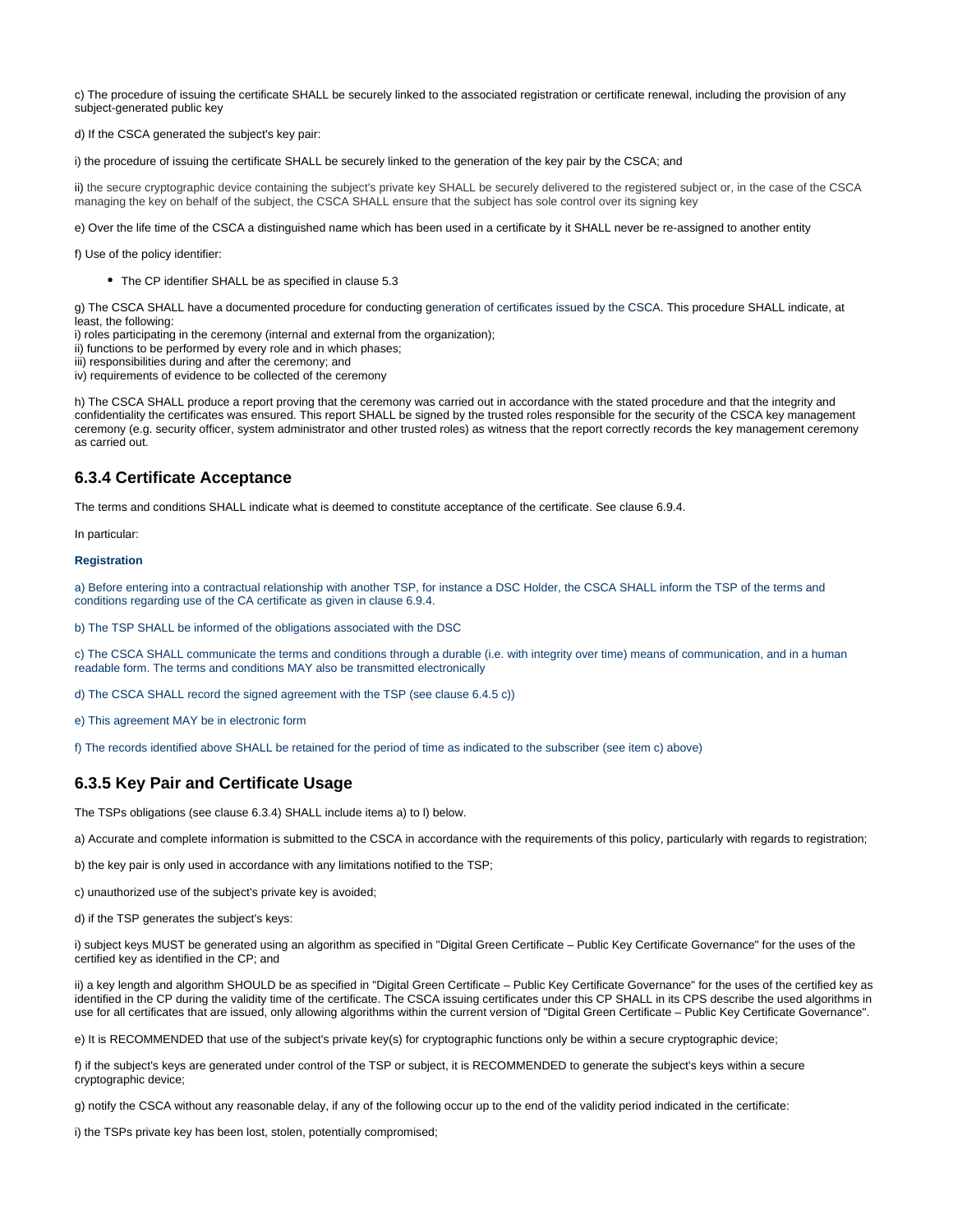ii) control over the subject's private key has been lost due to compromise of activation data or other reasons; or

iii) inaccuracy or changes to the certificate content, as notified to the subscriber or to the subject.

h) following compromise, the use of the subject's private key is immediately and permanently discontinued

i) in the case of being informed that the subject's certificate has been revoked, or the CSCA has been compromised, ensure that the private key is not used by the subject.

The notice to relying parties (see clause 6.9.4) SHALL recommend the relying party to:

j) verify the validity or revocation of the certificate using current revocation status information as indicated to the relying party (see clause 6.9.4);

k) take account of any limitations on the usage of the certificate indicated to the relying party either in the certificate or the terms and conditions supplied as required in clause 6.9.4; and

l) take any other precautions prescribed in agreements or elsewhere

### <span id="page-10-0"></span>**6.3.6 Certificate Renewal**

Requests for certificates issued to a TSP who has previously been registered with the CSCA SHALL be complete, accurate and authorized.

In particular:

#### **Registration**

a) The CSCA SHALL check the existence and validity of the certificate to be renewed and that the information used to verify the identity and attributes of the subject are still valid.

b) If any of the terms and conditions have changed, these SHALL be communicated to the TSP and agreed to in accordance with clause 6.3.4, items a), b), c) and d).

c) Requirements a) to g) of clause 6.2.2 SHALL apply.

#### **Certificate Generation**

d) The CSCA SHALL issue a new certificate using the subject's previously certified public key, only if its cryptographic security is still sufficient for the new certificate's validity period and no indications exist that the subject's private key has been compromised nor that the certificate has been revoked due to any other security breach.

#### <span id="page-10-1"></span>**6.3.7 Certificate Re-key**

All forms of certificate re-keying is forbidden under this CP.

## <span id="page-10-2"></span>**6.3.8 Certificate Modification**

Requests for certificates issued to a subject that has previously been registered with the CSCA SHALL be complete, accurate and authorized. This includes certificate update due to change to the subject's attributes.

In particular:

#### **Registration**

a) If any certified names or attributes have changed, or the previous certificate has been revoked, the registration information SHALL be verified, recorded, agreed to by the subscriber in accordance with clause 6.2.2.

#### <span id="page-10-3"></span>**6.3.9 Certificate Revocation and Suspension**

The CSCA SHALL revoke certificates in a timely manner based on authorized and validated certificate revocation requests.

In particular:

a) The CSCA, and where applicable the TSP, of a revoked certificate, SHALL be informed of the change of status of the certificate.

b) Once a certificate is definitively revoked (i.e. not suspended) it SHALL not be reinstated.

c) A CRL SHALL be generated on a regular basis, as defined in the CSCA CPS. In any case, a new CRL SHALL be generated once the CSCA certificate has been revoked.

e) In the case of any cross-certificates issued by the CSCA, the CRL SHOULD be issued at least every 1 days.

#### <span id="page-10-4"></span>**6.3.10 Certificate Status Services**

The CSCA SHALL provide services for checking the status of the certificates.

In particular: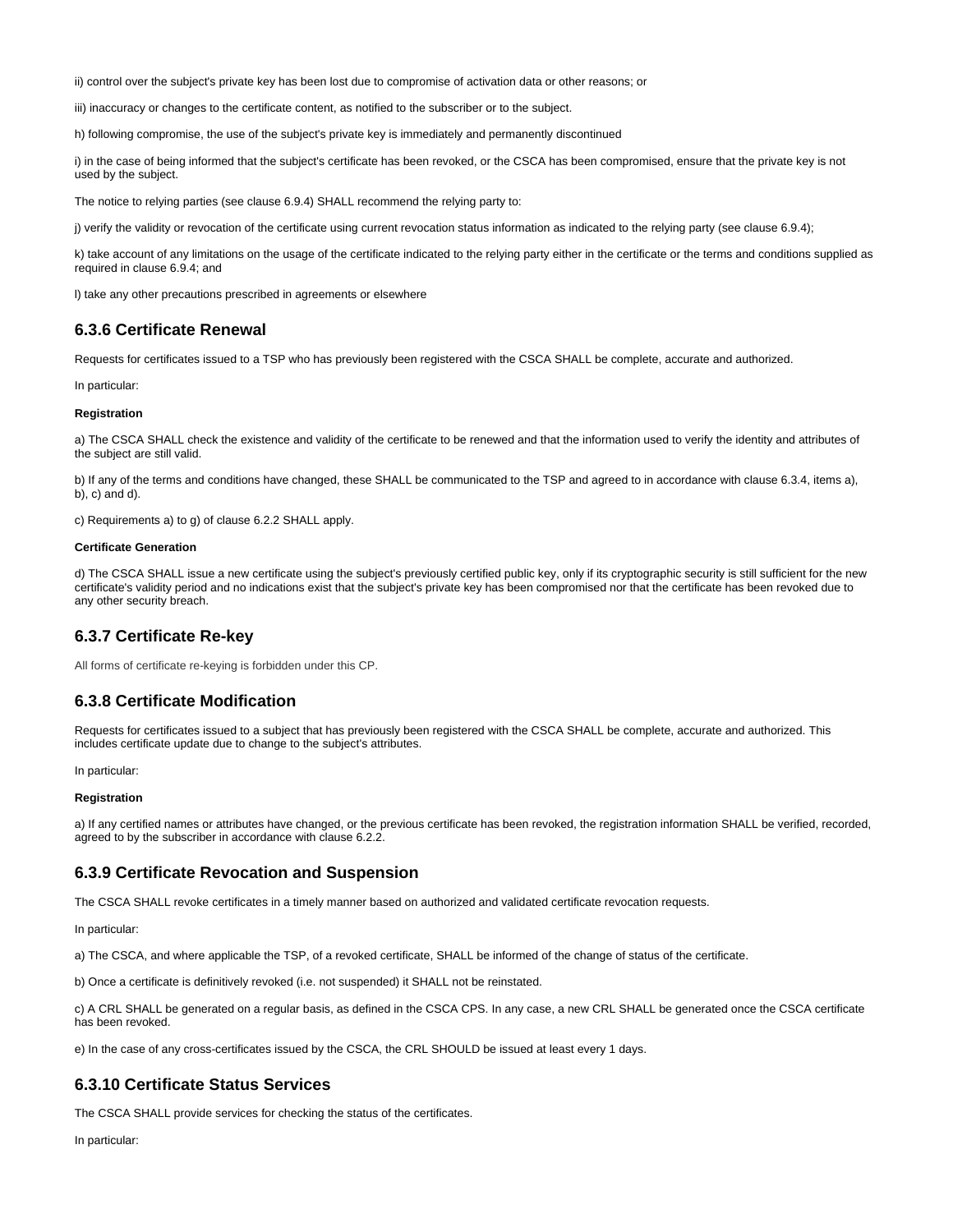#### **Revocation Status**

a) Revocation status information SHALL be available 24 hours per day, 7 days per week. Upon system failure, service or other factors which are not under the control of the CSCA, the CSCA SHALL make best endeavors to ensure that this information service is not unavailable for longer than a maximum period of time as denoted in the CPS.

b) The integrity and authenticity of the status information SHALL be protected.

c) Revocation status information SHALL include information on the status of certificates at least until the certificate expires.

d) OCSP SHALL NOT be supported.

e) CRL SHALL be supported.

f) If the CSCA supports multiple methods (CRL and on-line certificate status service) to provide revocation status, any updates to revocation status SHALL be available for all methods, and the information provided by all services SHALL be consistent over time taking into account different delays in updating the status information for all the methods.

g) The revocation status information SHALL be publicly and internationally available.

## <span id="page-11-0"></span>**6.3.11 End of Subscription**

No stipulations.

### <span id="page-11-1"></span>**6.3.12 Key Escrow and Recovery**

All forms of key escrow and private key recovery are forbidden under this CP.

# <span id="page-11-2"></span>6.4 Facility, Management, and Operational Controls

#### <span id="page-11-3"></span>**6.4.1 General**

#### **Risk Assessment**

The CSCA SHALL carry out a risk assessment to identify, analyse and evaluate trust service risks taking into account business and technical issues.

The CSCA SHALL select the appropriate risk treatment measures, taking account of the risk assessment results.

The risk treatment measures SHALL ensure that the level of security is commensurate to the degree of risk.

The CSCA SHALL determine all security requirements and operational procedures that are necessary to implement the risk treatment measures chosen, as documented in the information security policy and the practice statement.

The risk assessment SHALL be regularly reviewed and revised.

The Gjaldstovan TSP management Board SHALL approve the risk assessment and accept the residual risk identified.

#### **Information Security Policy**

The CSCA SHALL define an information security policy which is approved by the Gjaldstovan TSP Management Board and which sets out the organization's approach to managing its information security.

Changes to the information security policy SHALL be communicated to third parties, where applicable. This includes subscribers, relying parties, assessment bodies, supervisory or other regulatory bodies.

In particular:

- The CSCA's information security policy SHALL be documented, implemented and maintained including the security controls and operating procedures for CSCA's facilities, systems and information assets providing the services.
- The CSCA SHALL publish and communicate the information security policy to all employees who are impacted by it.
- The CSCA SHALL retain overall responsibility for conformance with the procedures prescribed in its information security policy, even when the CSCA's functionality is outsourced.
- The CSCA SHALL define the outsourcers' liability and ensure that outsourcers are bound to implement any controls required by the CSCA.
- The CSCA's information security policy and inventory of assets for information security SHALL be reviewed at planned intervals or if significant changes occur to ensure their continuing suitability, adequacy and effectiveness.
- Any changes that will impact on the level of security provided SHALL be approved by the Gjaldstovan TSP Management Board.
- The configuration of the CSCA's systems SHALL be regularly checked for changes which violate the TSP's security policies.

#### **Asset Management**

The CSCA SHALL ensure an appropriate level of protection of its assets including information assets.

In particular:

The CSCA SHALL maintain an inventory of all information assets and SHALL assign a classification consistent with the risk assessment.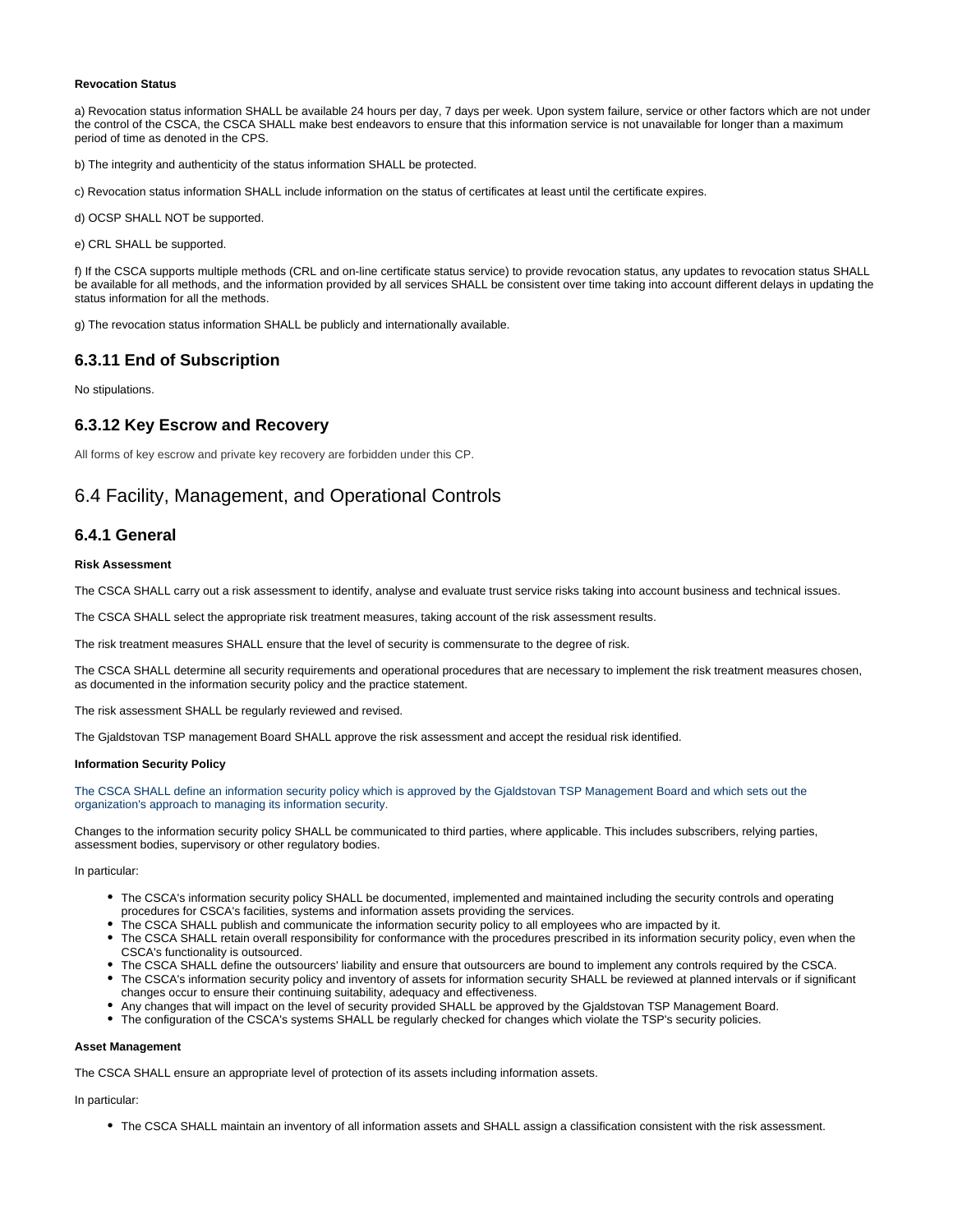All media SHALL be handled securely in accordance with requirements of the information classification scheme. Media containing sensitive data SHALL be securely disposed of when no longer required.

## <span id="page-12-0"></span>**6.4.2 Physical Security Controls**

The CSCA SHALL control physical access to components of the CSCA's system whose security is critical to the provision of its trust services and minimize risks related to physical security.

In particular:

- Physical access to components of the CSCA's system whose security is critical to the provision of its trust services SHALL be limited to authorized individuals.
- Controls SHALL be implemented to avoid loss, damage or compromise of assets and interruption to business activities.
- Controls SHALL be implemented to avoid compromise or theft of information and information processing facilities.
- Components that are critical for the secure operation of the trust service SHALL be located in a protected security perimeter with physical protection against intrusion, controls on access through the security perimeter and alarms to detect intrusion.

In addition the following particular requirements apply:

#### **Certificate Generation and Revocation Management**

a) The facilities concerned with certificate generation and revocation management SHALL be operated in an environment which physically protects the services from compromise through unauthorized access to systems or data.

b) Every entry to the physically secure area SHALL be subject to independent oversight and non-authorized person SHALL be accompanied by an authorized person whilst in the secure area. Every entry and exit SHALL be logged.

c) Physical protection SHALL be achieved through the creation of clearly defined security perimeters (i.e. physical barriers) around the certificate generation and revocation management services. Any parts of the premises shared with other organizations SHALL be outside this perimeter.

d) Physical and environmental security controls SHALL be implemented to protect the facility housing system resources, the system resources themselves, and the facilities used to support their operation. The CSCA physical and environmental security policy for systems concerned with certificate generation and revocation management services SHALL address the physical access control, natural disaster protection, fire safety factors, failure of supporting utilities (e.g. power, telecommunications), structure collapse, plumbing leaks, protection against theft, breaking and entering, and disaster recovery.

e) Controls SHALL be implemented to protect against equipment, information, media and software relating to the CSCA services being taken off-site without authorization.

f) Other functions relating to CSCA operations MAY be supported within the same secured area provided that the access is limited to authorized personnel.

g) CSCA private keys SHALL be held and used physically isolated from normal operations such that only designated trusted personnel have access to the keys for use in signing DSC's.

## <span id="page-12-1"></span>**6.4.3 Procedural Controls**

The CSCA SHALL administer user access of operators, administrators and system auditors. This administration SHALL include user account management and timely modification or removal of access.

Access to information and application system functions SHALL be restricted in accordance with the access control policy.

The CSCA systems SHALL provide sufficient computer security controls for the separation of trusted roles identified in the CSCA practice statement, including the separation of security administration and operation functions. Particularly, use of system utility programs SHALL be restricted and controlled.

The CSCA's personnel SHALL be identified and authenticated before using critical applications related to the service.

The CSCA's personnel SHALL be accountable for their activities. This can be achieved by retaining event logs.

With regards to the general requirement "Sensitive data shall be protected", sensitive data includes registration information.

In addition the following particular requirements apply:

#### **Certificate Generation**

a) Certificate issuance by the CSCA SHALL be under at least dual control by authorized, trusted personnel such that one person cannot sign subordinate certificates on his/her own.

## <span id="page-12-2"></span>**6.4.4 Personnel Controls**

The CSCA SHALL ensure that employees and contractors support the trustworthiness of the CSCA's operations.

In particular:

The CSCA SHALL employ staff and, if applicable, subcontractors, who possess the necessary expertise, reliability, experience, and qualifications and who have received training regarding security and personal data protection rules as appropriate for the offered services and the job function. The personnel SHOULD be able to fulfill the requirement of "expert knowledge, experience and qualifications" through formal training and credentials, or actual experience, or a combination of the two. This SHOULD include regular (at least every 12 months) updates on new threats and current security practices.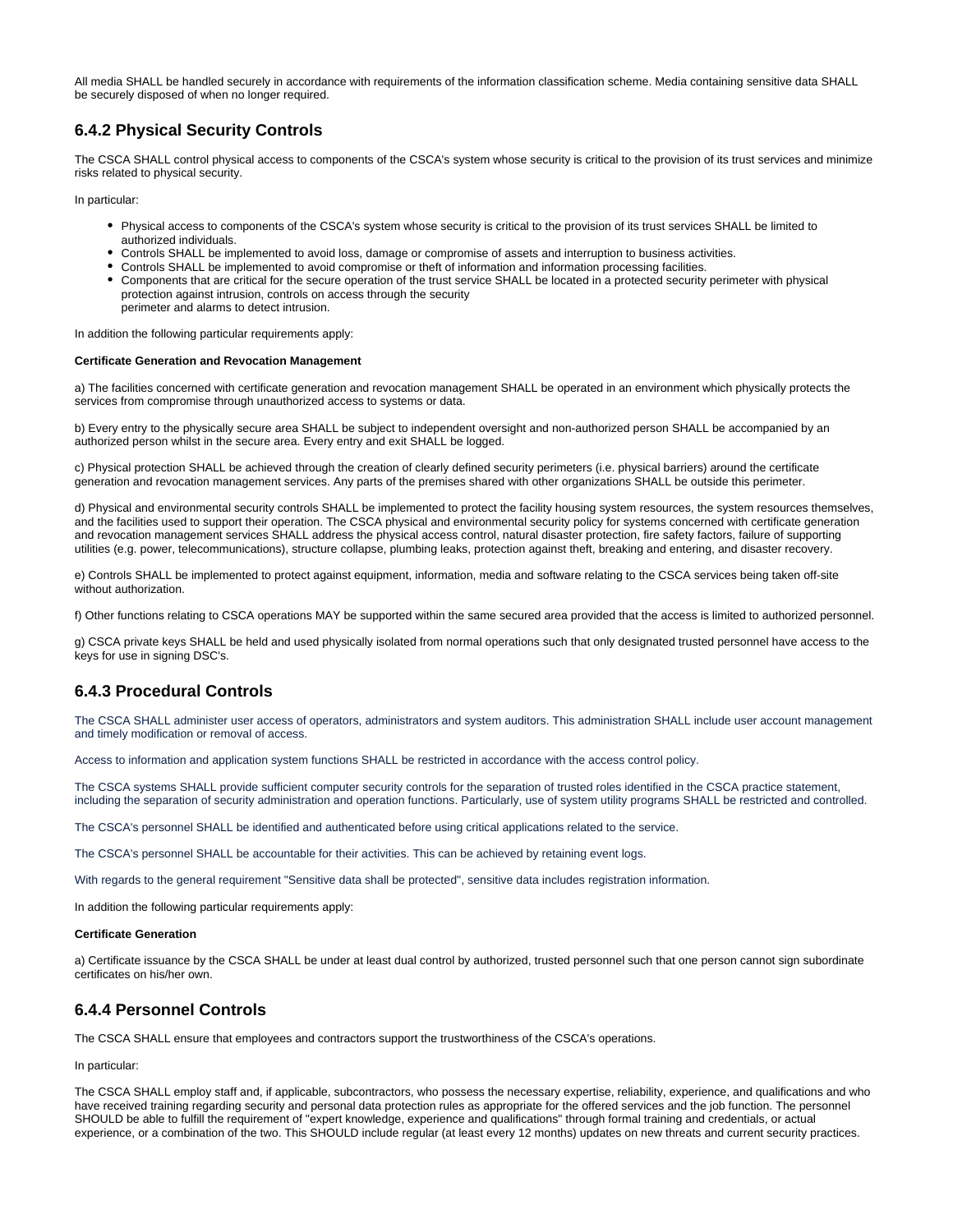Personnel employed by the CSCA include individual personnel contractually engaged in performing functions in support of the CSCA's services. Personnel who can be involved in monitoring the CSCA's services need not be the CSCA's personnel.

Appropriate disciplinary sanctions SHALL be applied to personnel violating the CSCA's policies or procedures.

Security roles and responsibilities, as specified by the CSCA's CPS, SHALL be documented in job descriptions or in documents available to all concerned personnel. Trusted roles, on which the security of the CSCA's operation is dependent, SHALL be clearly identified. Trusted roles SHALL be named by the management. Trusted roles SHALL be accepted by the management and the person to fulfill the role.

The CSCA's personnel (both temporary and permanent) SHALL have job descriptions defined from the view point of roles fulfilled with segregation of duties and least privilege, determining position sensitivity based on the duties and access levels, background screening and employee training and awareness.

Where appropriate, job descriptions SHALL differentiate between general functions and the CSCA's specific functions. These SHOULD include skills and experience requirements.

Personnel SHALL exercise administrative and management procedures and processes that are in line with the CSCA's information security management procedures.

Managerial personnel SHALL possess experience or training with respect to the trust service that is provided, familiarity with security procedures for personnel with security responsibilities and experience with information security and risk assessment sufficient to carry out management functions.

All the CSCA's personnel in trusted roles SHALL be free from conflict of interest that might prejudice the impartiality of the CSCA's operations.

Trusted roles SHALL include roles that involve the following responsibilities:

a) Security Officers: Overall responsibility for administering the implementation of the security practices.

b) System Administrators: Authorized to install, configure and maintain the CSCA's trustworthy systems for service management. This includes recovery of the system.

c) System Operators: Responsible for operating the CSCA's trustworthy systems on a day-to-day basis. Authorized to perform system backup. d) System Auditors: Authorized to view archives and audit logs of the CSCA's trustworthy systems.

Additional application specific roles MAY be required for particular trust services.

The CSCA's personnel SHALL be formally appointed to trusted roles by senior management responsible for security requiring the principle of "least privilege" when accessing or when configuring access privileges.

Personnel SHALL not have access to the trusted functions until the necessary checks are completed.

#### <span id="page-13-0"></span>**6.4.5 Audit Logging Procedures**

The CSCA SHALL record and keep accessible for an appropriate period of time, including after the activities of the CSCA have ceased, all relevant information concerning data issued and received by the CSCA, in particular, for the purpose of providing evidence in legal proceedings and for the purpose of ensuring continuity of the service.

In particular:

- The confidentiality and integrity of current and archived records concerning operation of services SHALL be maintained.
- Records concerning the operation of services SHALL be completely and confidentially archived in accordance with disclosed business practices.
- Records concerning the operation of services SHALL be made available if required for the purposes of providing evidence of the correct operation of the services for the purpose of legal proceedings.
- The precise time of the CSCA's environmental, key management and clock synchronization events SHALL be recorded.
- The time used to record events as required in the audit log SHALL be synchronized with UTC at least once a day.
- Records concerning services SHALL be held for a period of time as appropriate for providing necessary legal evidence and as notified in the CSCA's CPS.
- The events SHALL be logged in a way that they cannot be easily deleted or destroyed (except if reliably transferred to long-term media) within the period of time that they are required to be held. This can be achieved, for example, through the use of write-only media, a record of each removable media used and the use of off-site backup or by parallel storage of the information at several (e.g. 2 or 3) independent sites.

In addition the following particular requirements apply:

a) All security events SHALL be logged, including changes relating to the security policy, system start-up and shutdown, system crashes and hardware failures and PKI system access attempts.

#### **Registration**

b) All events related to registration including requests for certificate renewal SHALL be logged.

c) All registration information including the following SHALL be recorded: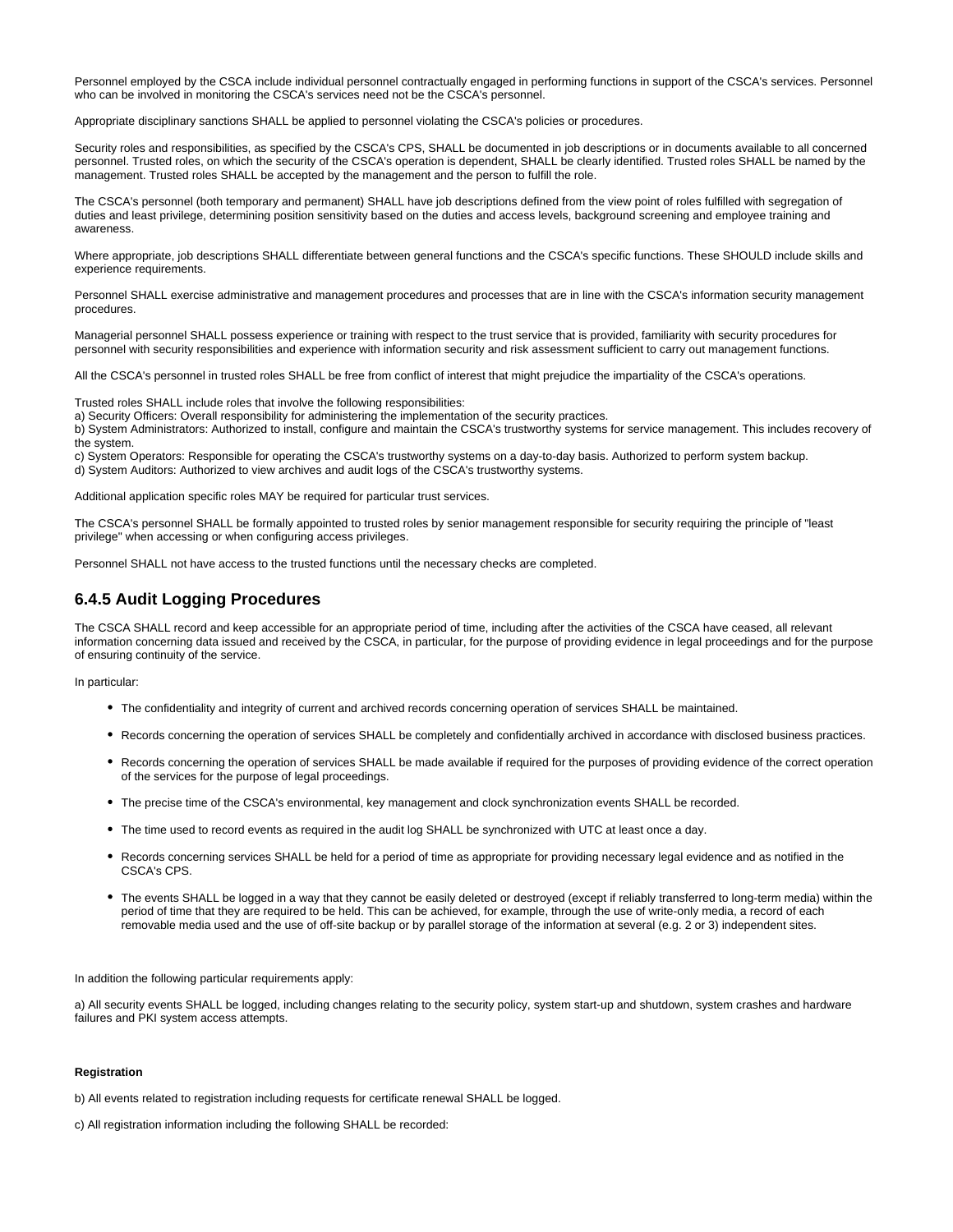i) type of document(s) presented by the applicant to support registration;

ii) record of unique identification data, numbers, or a combination thereof of identification documents, if applicable;

iii) storage location of copies of applications and identification documents, including the signed subscriber agreement (see clause 6.3.4, item d);

iv) identity of entity accepting the application;

v) method used to validate identification documents, if any

#### **Certificate Generation**

d) The CSCA SHALL log all events relating to the life-cycle of CA keys.

e) The CSCA SHALL log all events relating to the life-cycle of certificates.

f) The CSCA SHALL log all events relating to the life cycle of keys managed by the CA, including any subject keys generated by the CA

#### **Revocation Management**

g) The CSCA SHALL log all requests and reports relating to revocation, as well as the resulting action.

#### <span id="page-14-0"></span>**6.4.6 Records Archival**

The following particular requirements apply:

a) The CSCA SHALL retain the following for at least seven years after any certificate based on these records ceases to be valid:

i) log of all events relating to the life cycle of keys managed by the CA, including any subject key pairs generated by the CA (see clause 6.4.5, item g);

ii) documentation as identified in clause 6.3.4.

#### <span id="page-14-1"></span>**6.4.7 Key Changeover**

The CSCA cannot generate a certificate whose end date comes after the expiry date of the corresponding CA certificate. The validity period of the CA certificate MUST therefore extend beyond that of the certificates that it signs. A corresponding CPS details the applicable procedures in the event of a CA key changeover.

#### <span id="page-14-2"></span>**6.4.8 Compromise and Disaster Recovery**

The CSCA TSP SHALL define and maintain a continuity plan to enact in case of a disaster.

In the event of a disaster, including compromise of a private signing key or compromise of some other credential of the CSCA, operations SHALL be restored within the delay established in the continuity plan, having addressed any cause for the disaster which may recur (e.g. a security vulnerability) with appropriate remediation measures.

The CSCA TSP SHALL act in a timely and co-ordinated manner in order to respond quickly to incidents and to limit the impact of breaches of security.

The CSCA TSP SHALL appoint trusted role personnel to follow up on alerts of potentially critical security events and ensure that relevant incidents are reported in line with the CSCA procedures.

The CSCA TSP SHALL establish procedures to notify the appropriate parties in line with the applicable regulatory rules of any breach of security or loss of integrity that has a significant impact on the trust service provided and on the personal data maintained therein within 24 hours of the breach being identified.

Where the breach of security or loss of integrity is likely to adversely affect a natural or legal person to whom the trusted service has been provided, the CSCA TSP SHALL also notify the natural or legal person of the breach of security or loss of integrity without undue delay.

Incident reporting and response procedures SHALL be employed in such a way that damage from security incidents and malfunctions are minimized.

In addition the following particular requirements apply:

#### **CSCA Systems Data Backup and Recovery**

a) CSCA systems data necessary to resume CA operations SHALL be backed up and stored in safe places, preferably also remote, suitable to allow the CSCA to timely go back to operations in case of incident/disasters.

b) In line with ISO/IEC 27002, clause 12.3: Back-up copies of essential information and software SHOULD be taken regularly. Adequate back-up facilities SHOULD be provided to ensure that all essential information and software can be recovered following a disaster or media failure. Back-up arrangements SHOULD be regularly tested to ensure that they meet the requirements of business continuity plans.

c) Backup and restore functions SHALL be performed by the relevant trusted roles specified in clause 6.4.4.

d) If risk analysis identifies information requiring dual control for management, for example keys, then dual control SHOULD be applied to recovery.

#### **CA Key Compromise**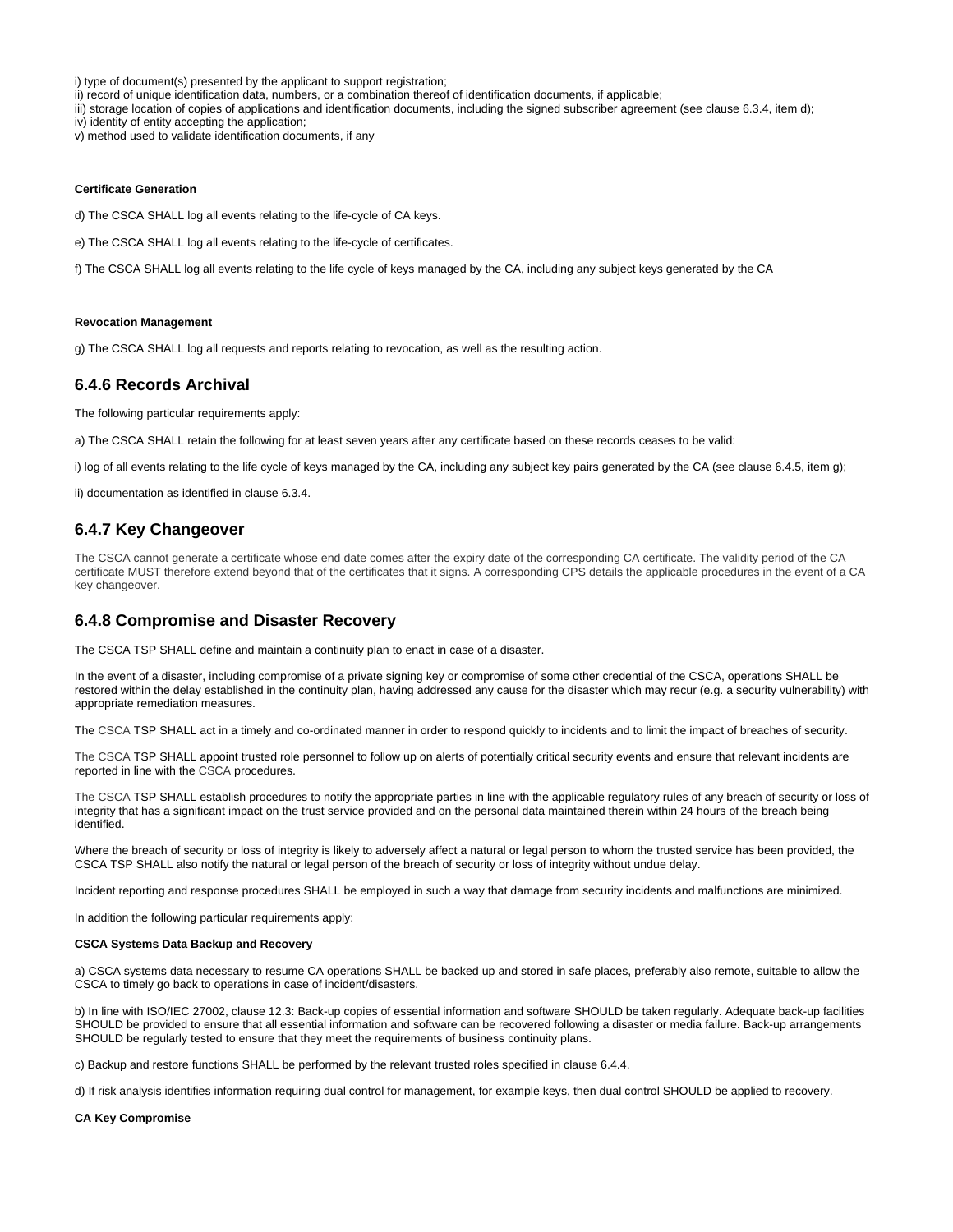e) The CSCA continuity plan (or disaster recovery plan) SHALL address the compromise, loss or suspected compromise of a CA's private key as a disaster and the planned processes SHALL be in place.

f) Following a disaster, the CSCA SHALL, where practical, take steps to avoid repetition of a disaster.

g) In the case of compromise the CSCA SHALL as a minimum:

i) inform the following of the compromise: all TSPs and other entities with which the CSCA has agreements or other form of established relations, among which relying parties and TSPs. In addition, this information SHALL be made available to other relying parties;

ii) indicate that certificates and revocation status information issued using this CA key may no longer be valid

#### **Algorithm Compromise**

h) Should any of the algorithms, or associated parameters, used by the CSCA become insufficient for its remaining intended usage then the CSCA SHALL:

i) inform all TSPs and relying parties with whom the CSCA has agreement or other form of established relations. In addition, this information SHALL be made available to other relying parties; and

ii) schedule a revocation of any affected certificate.

### <span id="page-15-0"></span>**6.4.9 Certification Authority Termination**

Potential disruptions to subscribers and relying parties SHALL be minimized as a result of the cessation of the CSCA's services, and in particular continued maintenance of information required to verify the correctness of trust services SHALL be provided.

In particular:

- 1. The CSCA TSP SHALL have an up-to-date termination plan.
- 2. Before the CSCA TSP terminates its services at least the following procedures apply:
	- a. the CSCA TSP SHALL inform the following of the termination: all subscribers and other entities with which the CSCA has agreements or other form of established relations, among which relying parties, TSPs and relevant authorities such as supervisory bodies.
	- **b.** the CSCA TSP SHALL make the information of the termination available to other relying parties.
	- c. the CSCA TSP SHALL terminate authorization of all subcontractors to act on behalf of the CSCA in carrying out any functions relating to the process of issuing trust service tokens.
	- d. the CSCA TSP SHALL transfer obligations to a reliable party for maintaining all information necessary to provide evidence of the operation of the CSCA for a reasonable period, unless it can be demonstrated that the CSCA does not hold any such information. This SHALL apply to registration information (see clauses 6.2.2, 6.3.1 and 6.3.4), revocation status information (see clause 6.3.10) and event log archives (see clauses 6.4.5 and 6.4.6) for their respective period of time as indicated to the subscriber and relying party (see clause 6.8.10)
	- e. the CSCA's private keys, including backup copies, SHALL be destroyed, or withdrawn from use, in a manner such that the private keys cannot be retrieved.
- 3. The CSCA TSP SHALL have an arrangement to cover the costs to fulfil these minimum requirements in case the CSCA TSP becomes bankrupt or for other reasons is unable to cover the costs by itself, as far as possible within the constraints of applicable legislation regarding bankruptcy.
- 4. The CSCA TSP SHALL state in its practices the provisions made for termination of service. This SHALL include:
	- a. notification of affected entities; and
	- b. where applicable, transferring the CSCA TSP's obligations to other parties.

This SHALL also include the handling of the revocation status for unexpired certificates that have been issued.

5. The CSCA TSP SHALL maintain or transfer to a reliable party its obligations to make available its public key or its trust service tokens to relying parties for a reasonable period.

# <span id="page-15-1"></span>6.5 Technical Security Controls

#### <span id="page-15-2"></span>**6.5.1 Key Pair Generation and Installation**

Appropriate security controls SHALL be in place for the management of any cryptographic keys and any cryptographic devices throughout their lifecycle.

In addition the following particular requirements apply:

#### **Certificate Generation**

The CSCA SHALL generate its keys securely and the private key SHALL be secret throughout its defined lifetime.

a) CA key pair generation and the subsequent certification of the public key, SHALL be undertaken in a physically secured environment (see clause 6.4.2) by personnel in trusted roles (see clause 6.4.4) under, at least, dual control. The number of personnel authorized to carry out this function SHALL be kept to a minimum and be consistent with the CA's practices.

b) CA key pair generation SHOULD be performed using an algorithm as specified in "[Digital Green Certificate – Public Key Certificate Governance"](https://github.com/eu-digital-green-certificates/dgc-overview/blob/main/guides/certificate-governance.md) for the CA's signing purposes.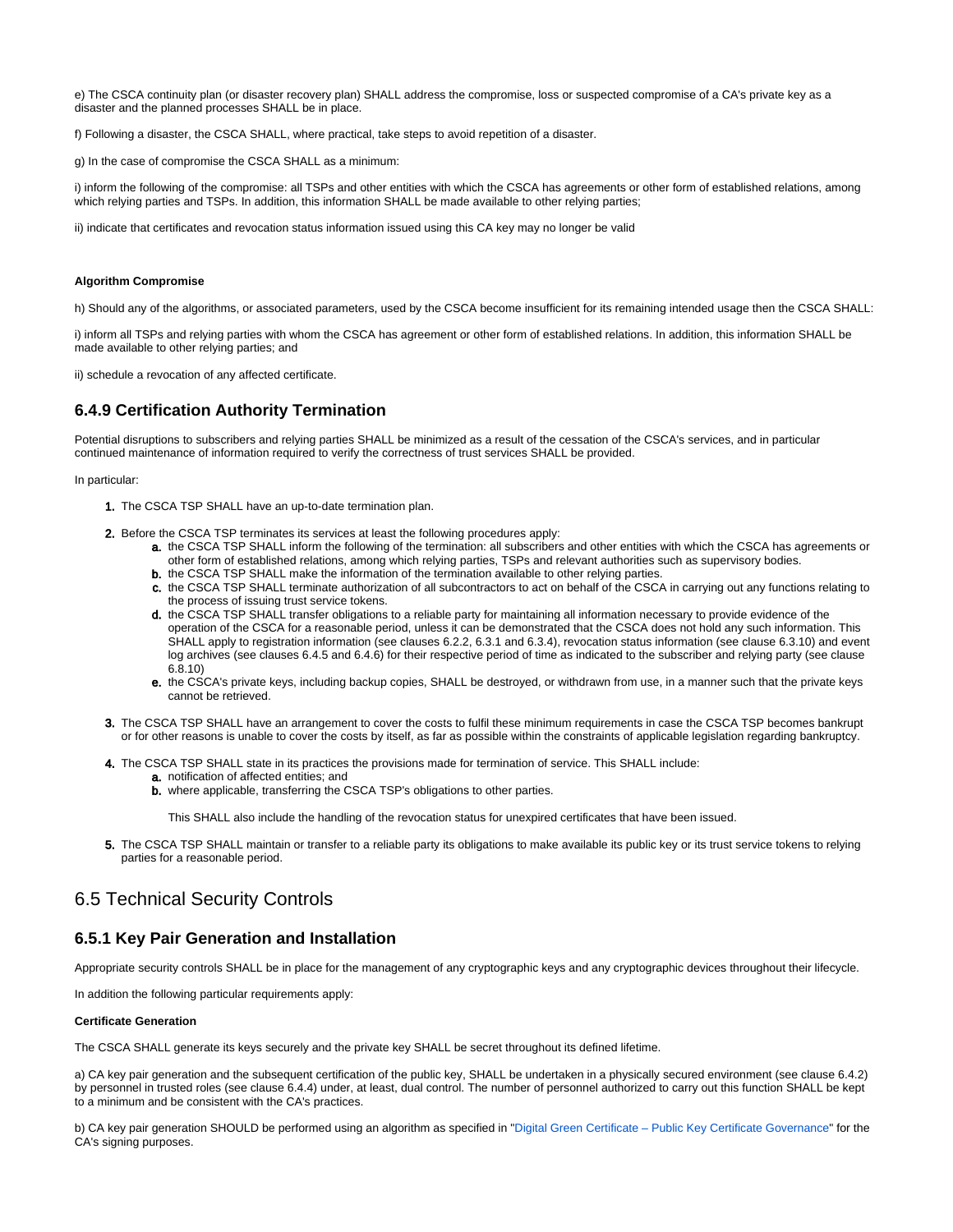c) The selected key length and algorithm for CA signing key SHOULD be one which is specified in "Digital Green Certificate – Public Key Certificate Governance" for the CA's signing purposes. The CSCA SHALL in its CPS describe the used algorithms in use for its CA-keys, only allowing algorithms within the current version of "Digital Green Certificate – Public Key Certificate Governance".

d) Before expiration of its CA certificate which is used for signing subject keys (for example as indicated by expiration of CA certificate), the CSCA SHALL generate a new certificate for signing subject key pairs and SHALL apply all necessary actions to avoid disruption to the operations of any entity that may rely on the CA certificate. The new CA certificate SHALL also be generated and distributed in accordance with this policy.

e) These operations SHOULD be performed with a suitable interval between certificate expiry date and the last certificate signed to allow all parties that have relationships with the CSCA (TSPs, relying parties) to be aware of this key changeover and to implement the required operations to avoid inconveniences and malfunctions.

f) The CSCA SHALL have a documented procedure for conducting CA key pair generation. This procedure SHALL indicate, at least, the following:

i) roles participating in the ceremony (internal and external from the organization);

ii) functions to be performed by every role and in which phases;

iii) responsibilities during and after the ceremony; and

iv) requirements of evidence to be collected of the ceremony.

g) The CSCA SHALL produce a report proving that the ceremony was carried out in accordance with the stated procedure and that the integrity and confidentiality of the key pair was ensured. This report SHALL be signed by the trusted role responsible for the security of the CSCA's key management ceremony (e.g. security officer, system administrator, other trusted roles) as witness that the report correctly records the key management ceremony as carried out.

For subordinate CA's (DSC's) it SHALL be signed by the trusted role responsible for the security of the TSP's key management ceremony (e.g. security officer) as witness that the report correctly records the key management ceremony as carried out.

#### **Certificate Generation and Dissemination**

h) CA signature verification (public) keys SHALL be available to relying parties in a manner that assures the integrity of the CA public key and authenticates its origin.

### <span id="page-16-0"></span>**6.5.2 Private Key Protection and Cryptographic Module Engineering Controls**

#### **Certificate Generation**

In addition to requirements in clause 6.5.1 the following particular requirements apply:

a) CSCA key pair generation SHALL be carried out within a secure cryptographic device which:

i) is a trustworthy system which is assured to EAL 4 or higher in accordance with ISO/IEC 15408, or equivalent national or internationally recognized evaluation criteria for IT security. This SHALL be to a security target or protection profile which meets the requirements of the present document, based on a risk analysis and taking into account physical and other non-technical security measures; or

ii) meets the requirements identified in ISO/IEC 19790 or FIPS PUB 140-2 level 3.

The secure cryptographic device SHOULD be as per i).

b) The CSCA private signing key SHALL be held and used within a secure cryptographic device as indicated in a) above.

c) If outside the secure cryptographic device (see item b) above) the CSCA private key SHALL be protected in a way that ensures the same level of protection as provided by the secure cryptographic device.

d) The CSCA private signing key SHALL be backed up, stored and recovered only by personnel in trusted roles using, at least, dual control in a physically secured environment (see clause 6.4.2). The number of personnel authorized to carry out this function SHALL be kept to a minimum and be consistent with the CSCA's practices.

e) Copies of the CSCA private signing keys SHALL be subject to the same or greater level of security controls as keys currently in use.

f) Where the CSCA private signing keys and any copies are stored in a dedicated secure cryptographic device, access controls SHALL be in place to ensure that the keys are not accessible outside this device.

g) The secure cryptographic device SHALL not be tampered with during shipment, this MUST be validated.

h) The secure cryptographic device SHALL not be tampered with while stored, this MUST be validated.

i) The secure cryptographic device SHALL be functioning correctly, this MUST be validated.

j) The CSCA private signing keys stored on the CSCA's secure cryptographic device SHALL be destroyed upon device retirement.

#### <span id="page-16-1"></span>**6.5.3 Other Aspects of Key Pair Management**

The CSCA SHALL use appropriately the CSCA private signing keys and SHALL not use them beyond the end of their life cycle.

In particular: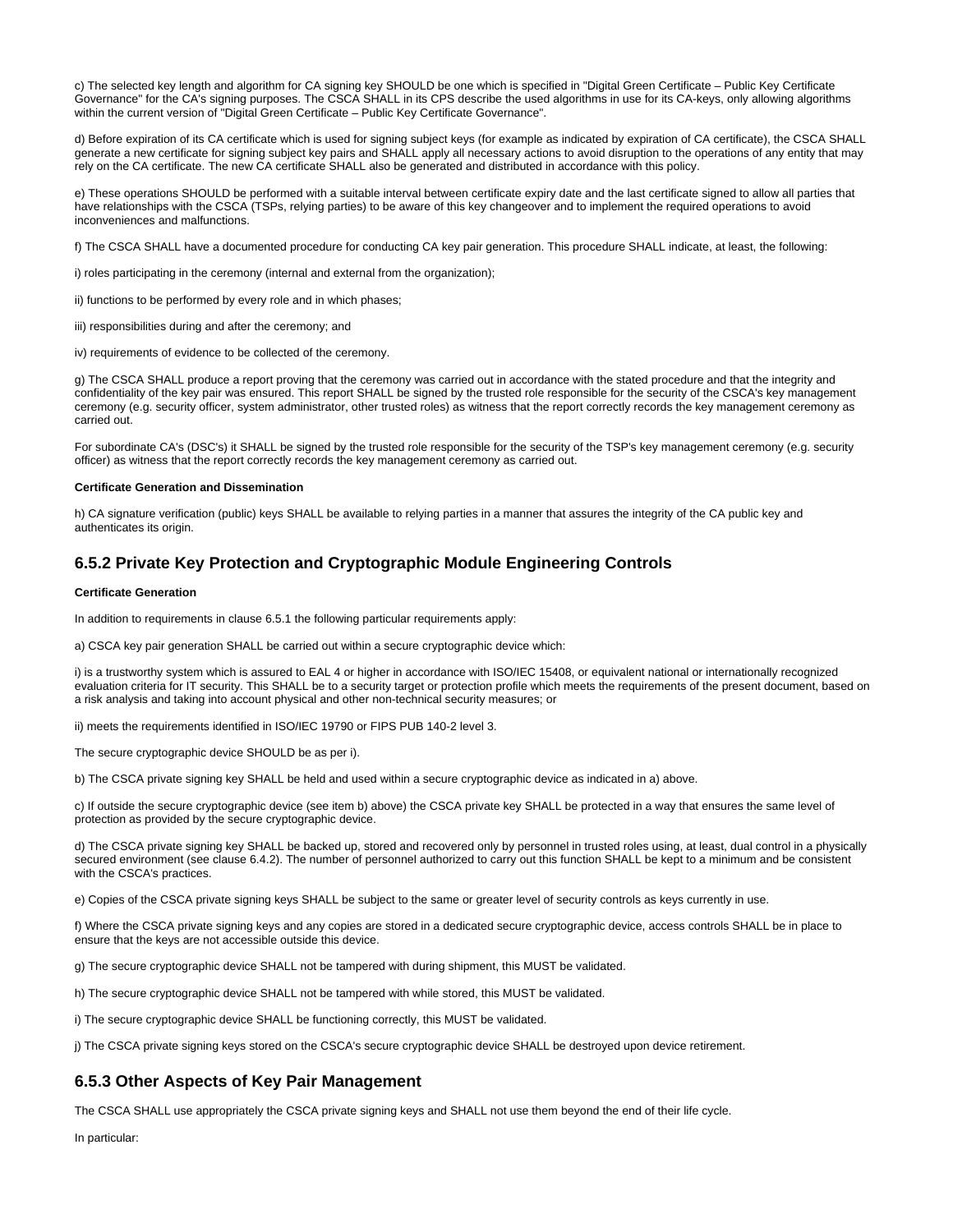#### **Certificate Generation**

a) CSCA signing key(s) used for generating certificates as defined in clause 6.3.3, and/or issuing revocation status information, SHALL not be used for any other purpose.

b) The certificate signing keys SHALL only be used within physically secure premises.

c) The use of the CSCA's private key SHALL be compatible with the hash algorithm, the signature algorithm and signature key length used for generating certificates, in line with current practice as in clause 6.5.1, item c).

d) All copies of the CSCA private signing keys SHALL be destroyed at the end of their life cycle.

## <span id="page-17-0"></span>**6.5.4 Activation Data**

The following particular requirements apply:

#### **Certificate Generation**

a) The installation and recovery of the CSCA's key pairs in a secure cryptographic device SHALL require simultaneous control of at least two trusted employees.

### <span id="page-17-1"></span>**6.5.5 Computer Security Controls**

The following requirements apply:

#### **Certificate Generation**

a) The CSCA SHALL enforce multi-factor authentication for all accounts capable of directly causing certificate issuance.

#### **Dissemination**

b) Dissemination application SHALL enforce access control on attempts to add or delete certificates and modify other associated information.

#### **Certificate Revocation Status**

c) Revocation status application SHALL enforce access control on attempts to modify revocation status information.

# <span id="page-17-2"></span>**6.5.6 Lifecycle Security Controls**

The CSCA SHALL use trustworthy systems and products that are protected against modification and ensure the technical security and reliability of the processes supported by them.

In particular:

- 1. An analysis of security requirements SHALL be carried out at the design and requirements specification stage of any systems development project undertaken by the CSCA or on behalf of the CSCA to ensure that security is built into IT systems.
- 2. Change control procedures SHALL be applied for releases, modifications and emergency software fixes of any operational software and changes to the configuration which applies the CSCA security policy.
- 3. The procedures SHALL include documentation of the changes.
- 4. The integrity of CSCA systems and information SHALL be protected against viruses, malicious and unauthorized software.
- 5. Media used within the CSCA systems SHALL be securely handled to protect media from damage, theft, unauthorized access and obsolescence. 6. Media management procedures SHALL protect against obsolescence and deterioration of media within the period of time that records are
- 7. Procedures SHALL be established and implemented for all trusted and administrative roles that impact on the provision of services. REQUIRED to be retained.
- 8. The CSCA SHALL specify and apply procedures for ensuring that:
- a) security patches are applied within a reasonable time after they come available;
- b) security patches are not applied if they introduce additional vulnerabilities or instabilities that outweigh the benefits of applying them; and c) the reasons for not applying any security patches are documented.

In addition the following particular requirements apply:

#### **System Planning**

Capacity demands SHALL be monitored and projections of future capacity requirements SHALL be made to ensure that adequate processing power and storage are available.

#### <span id="page-17-3"></span>**6.5.7 Network Security Controls**

The CSCA system SHALL be located and operated in a high security zone.

#### <span id="page-17-4"></span>**6.5.8 Timestamping**

<span id="page-17-6"></span><span id="page-17-5"></span>No stipulations.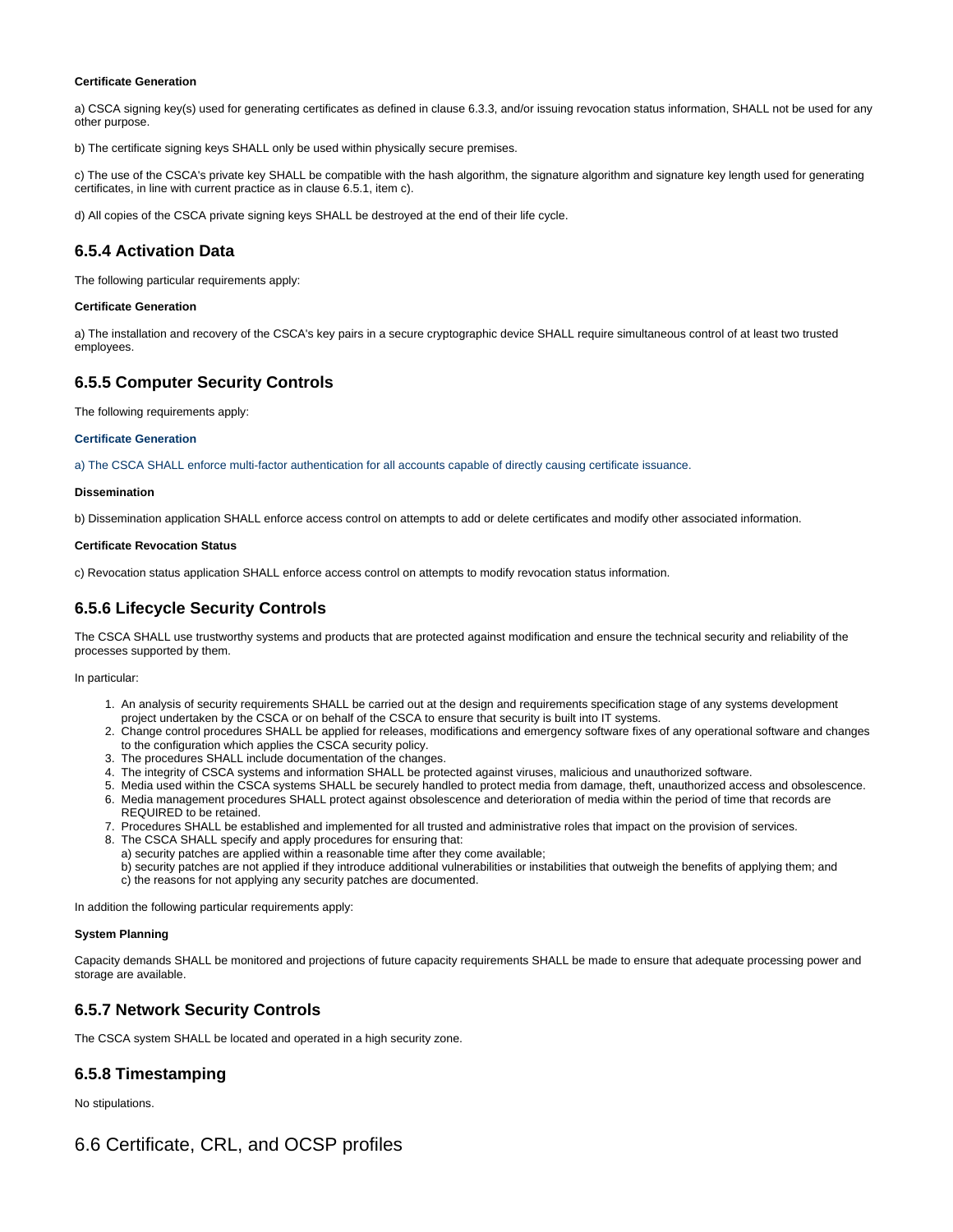# **6.6.1 Certificate Profile**

The certificates SHALL meet the requirements, specified in Recommendation ITU-T X.509 or IETF RFC 5280.

All certificates issued under this policy MUST adhere to the certificate profiles dictated by Gjaldstovan. These profiles are available at [https://repository.](https://repository.samleiki.fo/legal-repository/ehealth) [samleiki.fo/legal-repository/ehealth](https://repository.samleiki.fo/legal-repository/ehealth)

## <span id="page-18-0"></span>**6.6.2 CRL Profile**

The CRL SHALL be as defined in ISO/IEC 9594-8/Recommendation ITU-T X.509 or IETF RFC 5280

# <span id="page-18-1"></span>**6.6.3 OCSP Profile**

No stipulations.

# <span id="page-18-2"></span>6.7 Compliance Audit and Other Assessment

Compliance audits and other assessments SHALL be conducted in accordance with the requirements stipulated by the current version of ETSI EN 319 403.

# <span id="page-18-3"></span>6.8 Other Business and Legal Matters

### <span id="page-18-4"></span>**6.8.1 Fees**

These policy requirements are not meant to imply any restrictions on charging for services offered by the CSCA.

## <span id="page-18-5"></span>**6.8.2 Financial Responsibility**

No stipulations.

## <span id="page-18-6"></span>**6.8.3 Confidentiality of Business Information**

No stipulations.

## <span id="page-18-7"></span>**6.8.4 Privacy of Personal Information**

Appropriate technical and organizational measures SHALL be taken against unauthorized or unlawful processing of personal data and against accidental loss or destruction of, or damage to, personal data.

In addition the following particular requirements apply:

The confidentiality and integrity of registration data SHALL be protected.

# <span id="page-18-8"></span>**6.8.5 Intellectual Property Rights**

TSPs SHALL not use names in their certificate applications that infringe upon the intellectual property rights of others. The CSCA SHALL be REQUIRED to determine whether a certificate applicant has intellectual property rights to the name appearing in a certificate application or to arbitrate, mediate, or otherwise resolve any dispute concerning the ownership of any domain name, trade name or trademark. The CSCA SHALL be entitled, without liability to any certificate applicant, to reject or suspend any certificate application because of such disputes.

## <span id="page-18-9"></span>**6.8.6 Representations and Warranties**

The CSCA SHALL retain overall responsibility for conformance with the procedures prescribed in its information security policy, even when the CSCA functionality is undertaken by outsourcers. The CSCA SHALL define the outsourcers' liability and ensure that outsourcer are bound to implement any controls required by the CSCA. Clause 6.4 of the present document SHALL apply.

In addition the following particular requirements apply:

a) The CSCA SHALL provide all its certification services consistent with its CPS.

## <span id="page-18-10"></span>**6.8.7 Disclaimers of Warranties**

See clause 6.8.6.

## <span id="page-18-11"></span>**6.8.8 Limitations of Liability**

<span id="page-18-12"></span>Limitations on liability are covered in the terms and conditions as per clause 6.9.4.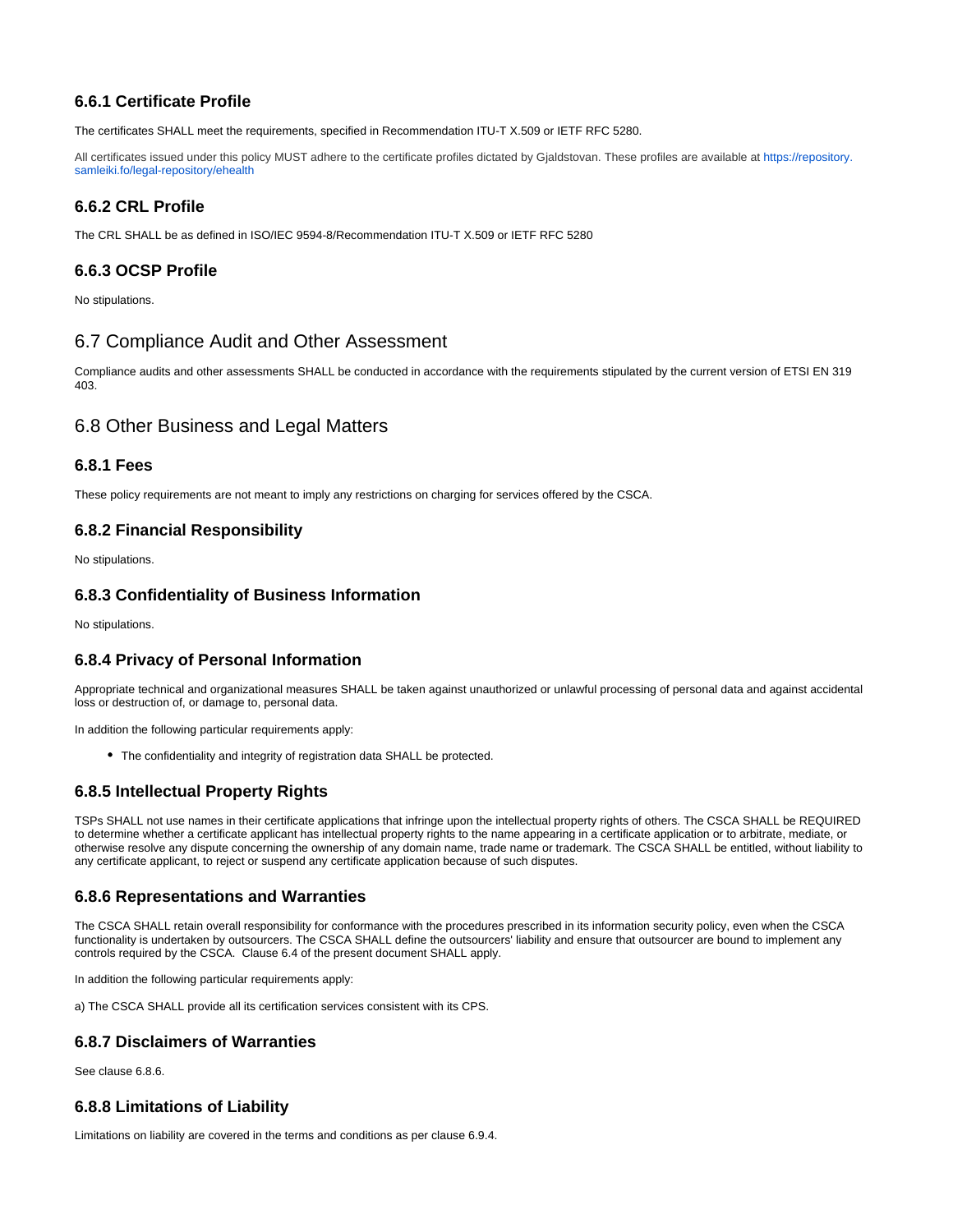# **6.8.9 Indemnities**

No stipulations.

## <span id="page-19-0"></span>**6.8.10 Term and Termination**

No stipulations.

## <span id="page-19-1"></span>**6.8.11 Individual Notices and Communications with Participants**

No stipulations.

## <span id="page-19-2"></span>**6.8.12 Amendments**

No stipulations.

## <span id="page-19-3"></span>**6.8.13 Dispute Resolution Procedures**

The DSC Holder Agreement SHALL at least specify for each trust service policy supported by the CSCA procedures for complaints and dispute settlement.

## <span id="page-19-4"></span>**6.8.14 Governing Law**

This CP SHALL be governed in accordance with Faroese legislation

Subject to any limits appearing in applicable law, the laws of the Faroe Islands SHALL govern the enforcement, construction, interpretation and validity of this CP.

The CSCA MUST provide information in accordance with Faroese applicable laws.

If a dispute cannot be settled by conciliation, either of the parties may choose to bring the dispute before the ordinary courts. The venue is Føroya Rættur, Tórshavn. The applicable law is Faroese law.

## <span id="page-19-5"></span>**6.8.15 Compliance with Applicable Law**

The CSCA SHALL meet the applicable legal requirements.

## <span id="page-19-6"></span>**6.8.16 Miscellaneous Provisions**

No stipulations.

# <span id="page-19-7"></span>6.9 Other Provisions

## <span id="page-19-8"></span>**6.9.1 Organizational**

#### **Organization Reliability**

The CSCA organization SHALL be reliable.

In particular:

- Trust service practices under which the CSCA operates SHALL be non-discriminatory.
- The CSCA SHOULD make its services accessible to all applicants whose activities fall within its declared field of operation and that agree to abide by their obligations as specified in the DSC Holder Agreement
- The CSCA SHALL maintain sufficient financial resources and/or obtain appropriate liability insurance, in accordance with applicable law, to cover liabilities arising from its operations and/or activities.
- The CSCA SHALL have the financial stability and resources required to operate in conformity with this policy.
- The CSCA SHALL have policies and procedures for the resolution of complaints and disputes received from customers or other relying parties about the provisioning of the services or any other related matters.
- The CSCA SHALL have a documented agreement and contractual relationship in place where the provisioning of services involves subcontracting, outsourcing or other third party arrangements.

#### **Segregation of Duties**

Conflicting duties and areas of responsibility SHALL be segregated to reduce opportunities for unauthorized or unintentional modification or misuse of the CSCA's assets.

In addition the following particular requirements apply:

#### **Certificate Generation and Revocation Management**